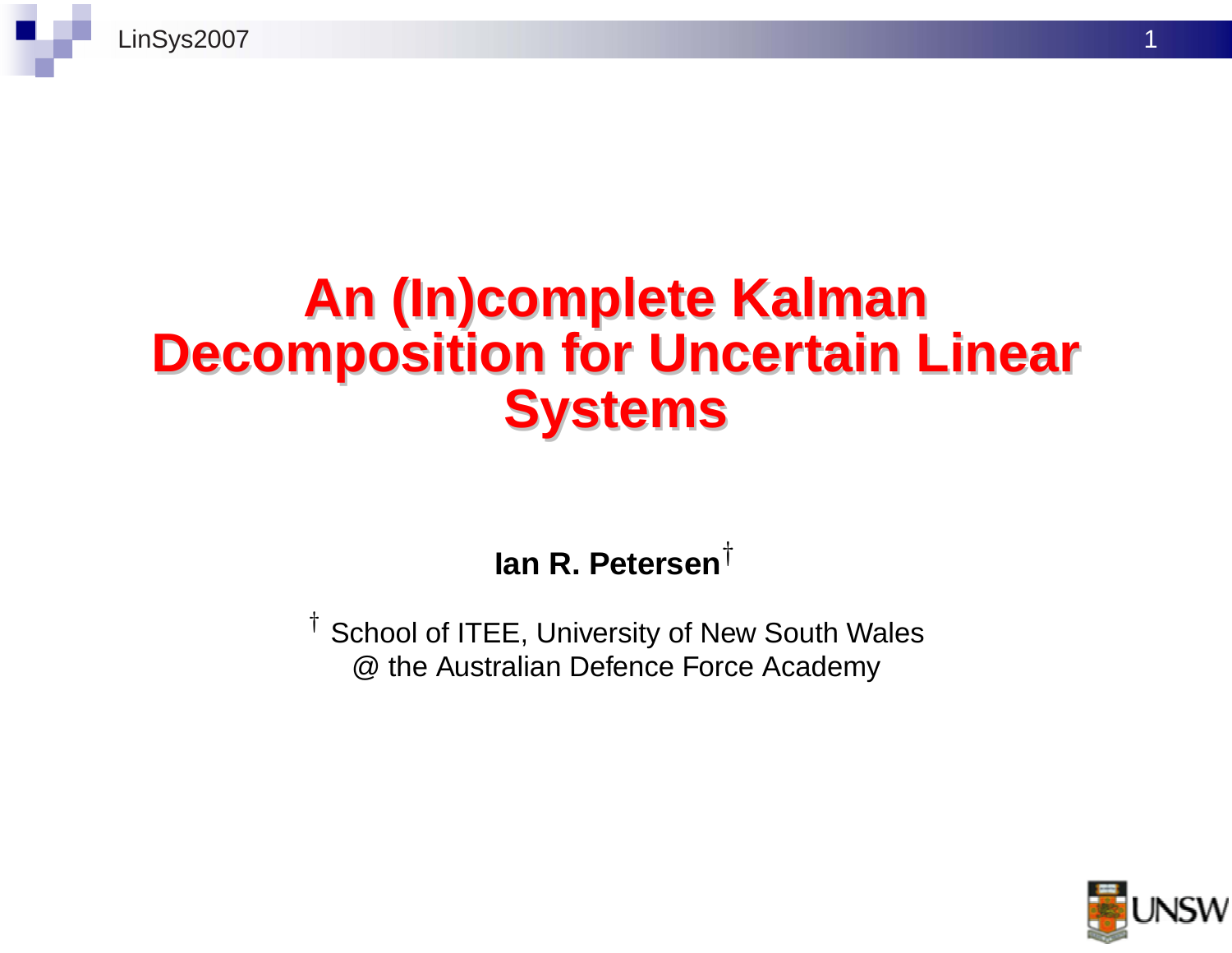## **Introduction**

- **This paper considers the structure of uncertain linear systems** building on concepts of "robust unobservability and "possible controllibility".
- One reason for considering the issue of observability for uncertain systems might be to determine if a robust state estimator can be constructed for the system. Similarly, one might consider the issue of controllability to determine if a robust state feedback controller for the system.
- In this case, one would be interested in the question of whether the system is "observable" or "controllable" for all possible values of the uncertainty.
- The notions of controllability and observability are also central to realization theory. For example, it is known that if a linear time invariant system contains unobservable states or uncontrollable, those states can be removed in order to obtain a reduced dimension realization of the system's input-output behavior.

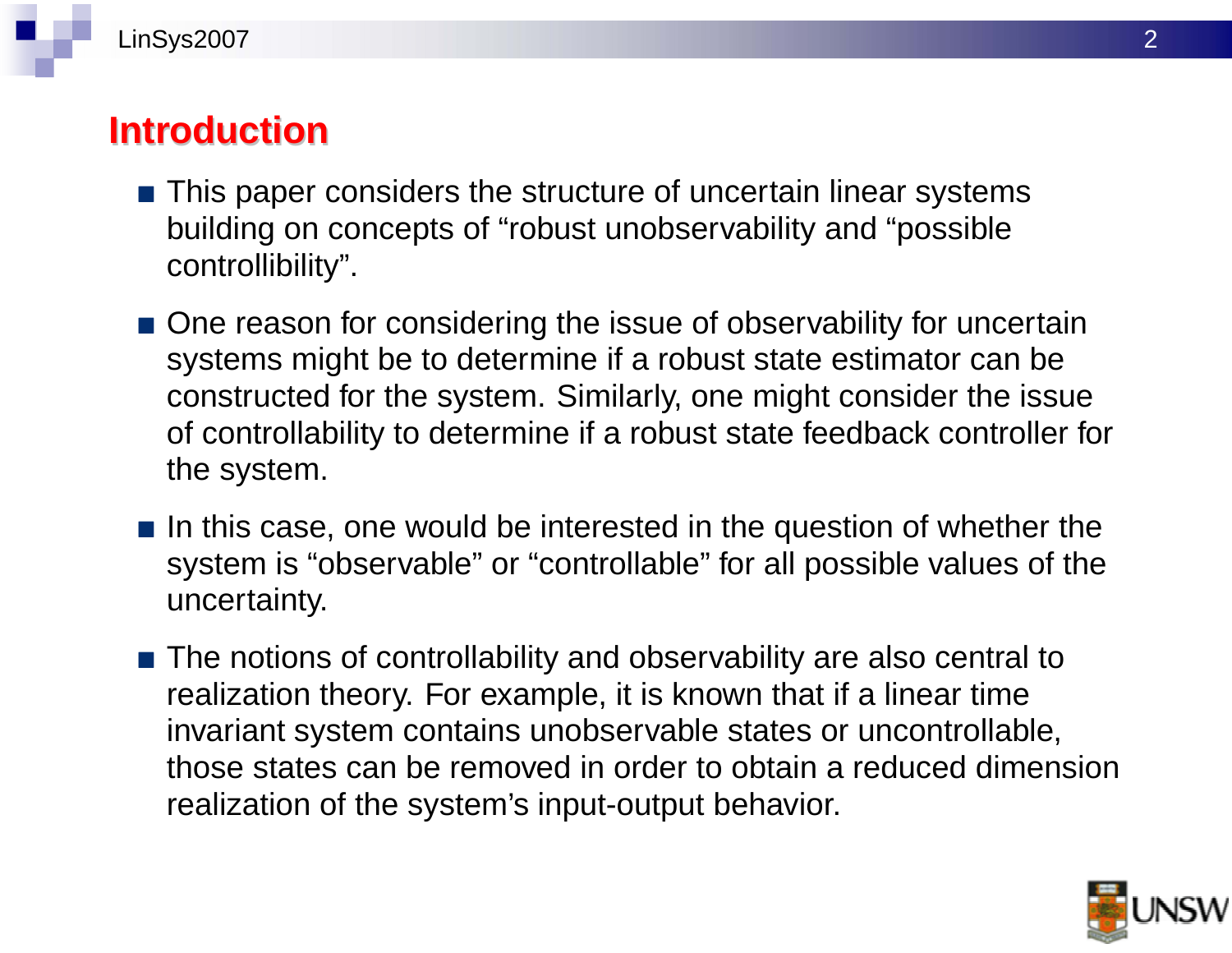

- For the case of uncertain systems when one is interested in the issue of "minimal realization", a natural extension of this notion of observability is to consider robustly unobservable states which are "unobservable" for all possible values of the uncertainty.
- Similarly, a natural extension of the notion of controllability is to consider "possibily controllable" states which are "controllable" for some possible value of the uncertainty.
- We formally define these notions of robust unobservability and possible controllability in terms of certain constrained optimization problems.
- We then apply the S-procedure to obtain conditions in terms of unconstrained LQ optimal control problems dependent on Lagrange multiplier parameters.

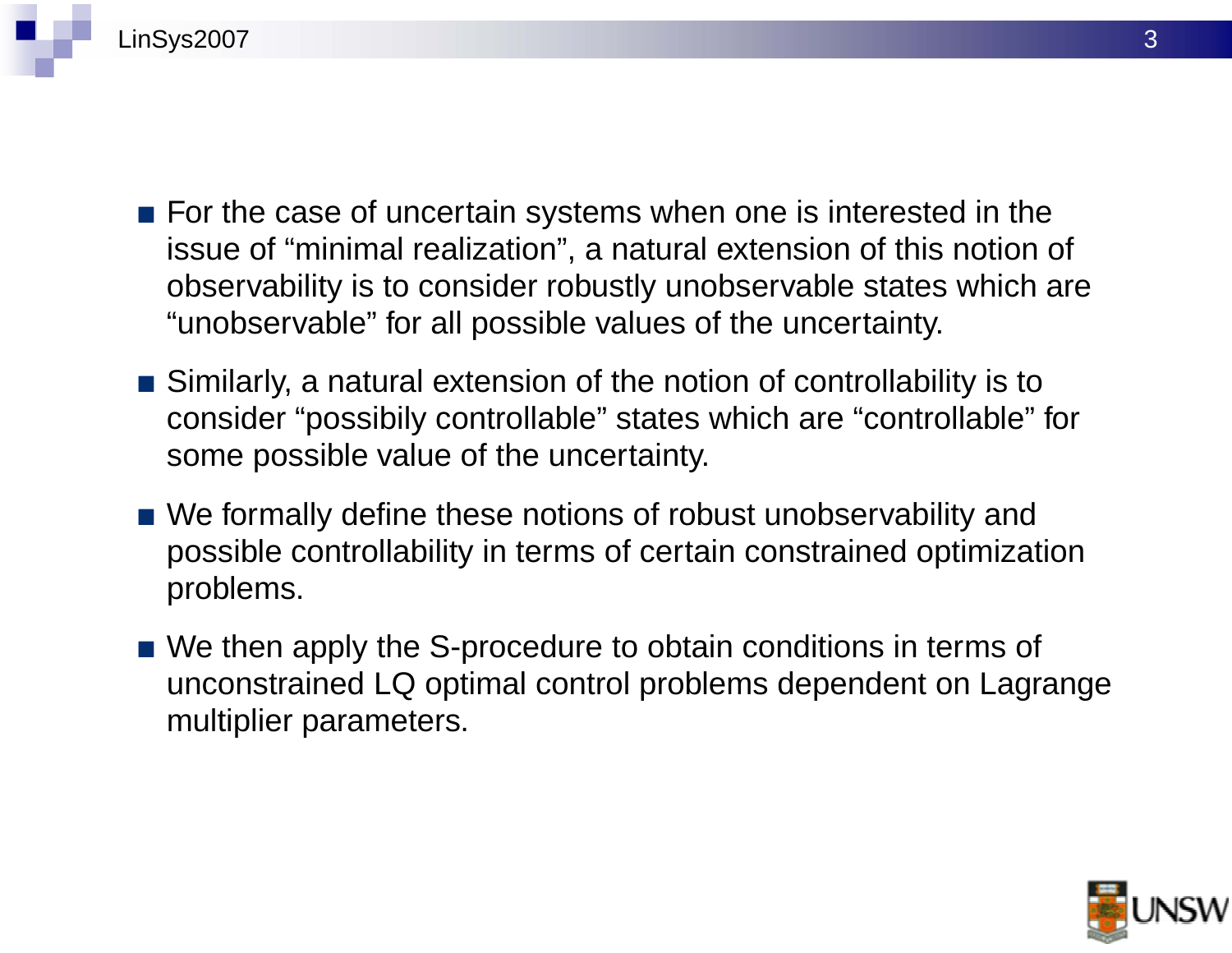

- We then develop a geometric characterization for the set of robustly unobservable states. We also (partially subject to some conditions) develop a geometric characterization of the set of possibly controllable states
- These characterizations imply that the set of robustly unobservable states is in fact a linear subspace.
- Similarly (under some conditions), we show that the set of possibly controllable states is a linear subspace.
- These characterizations leads to a Kalman type decomposition for the uncertain systems under consideration (provided the required conditions are satisfied).

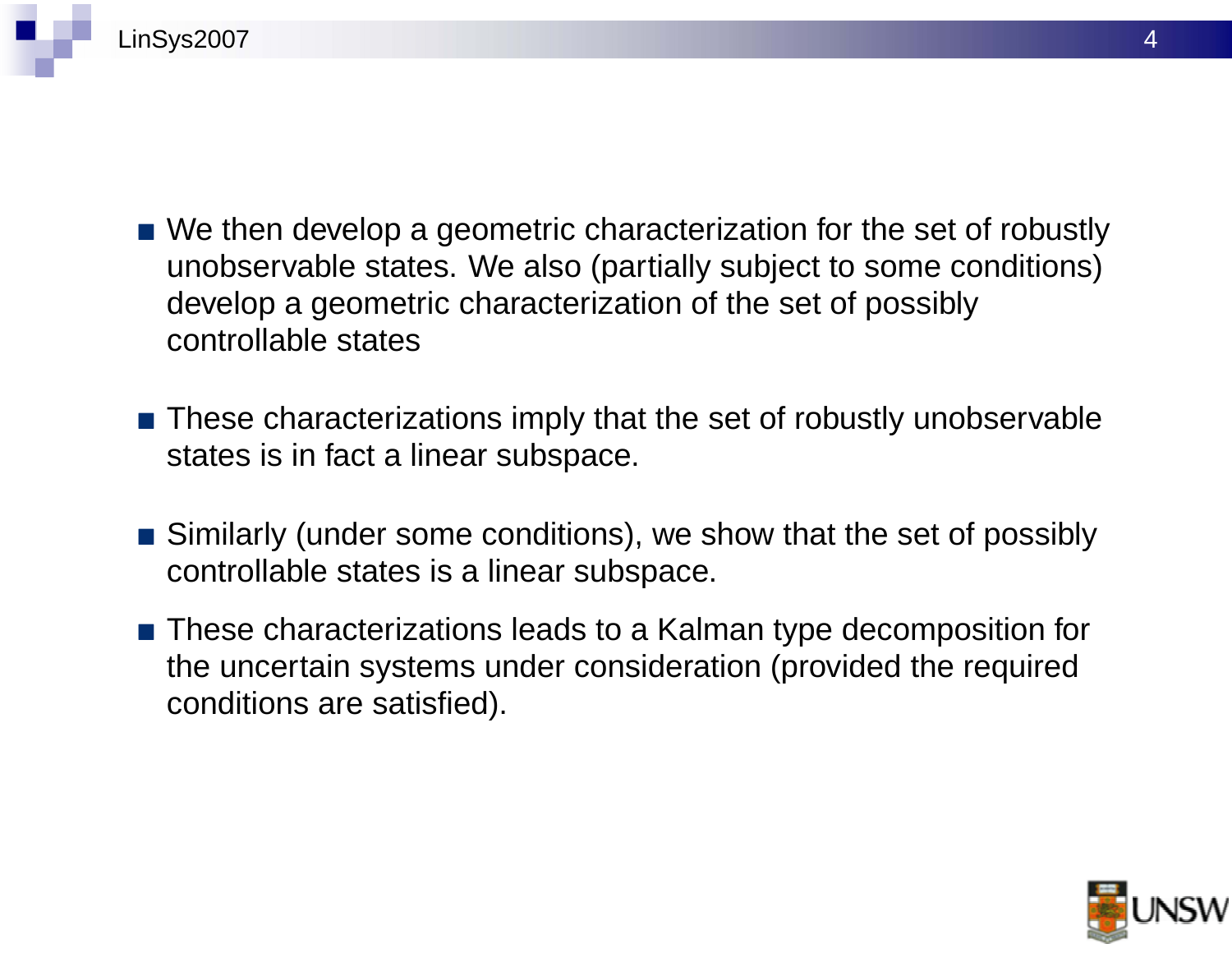### **Problem Formulation**

■ We consider the following linear time invariant uncertain system:

$$
\dot{x}(t) = Ax(t) + B_1 u(t) + B_2 \xi(t);
$$
  
\n
$$
z(t) = C_1 x(t) + D_1 u(t);
$$
  
\n
$$
y(t) = C_2 x(t) + D_2 \xi(t)
$$

- $x\in \mathbf{R}^n$  is the *state,*  $u\in \mathbf{R}^m$  *is the control input,*  $y\in \mathbf{R}^l$  *is the* measured output,  $z \in \mathbf{R}^h$  is the uncertainty output, and  $\xi \in \mathbf{R}^r$  is the uncertainty input.
- The system uncertainty is described by an integral quadratic constraint on the uncertainty input.

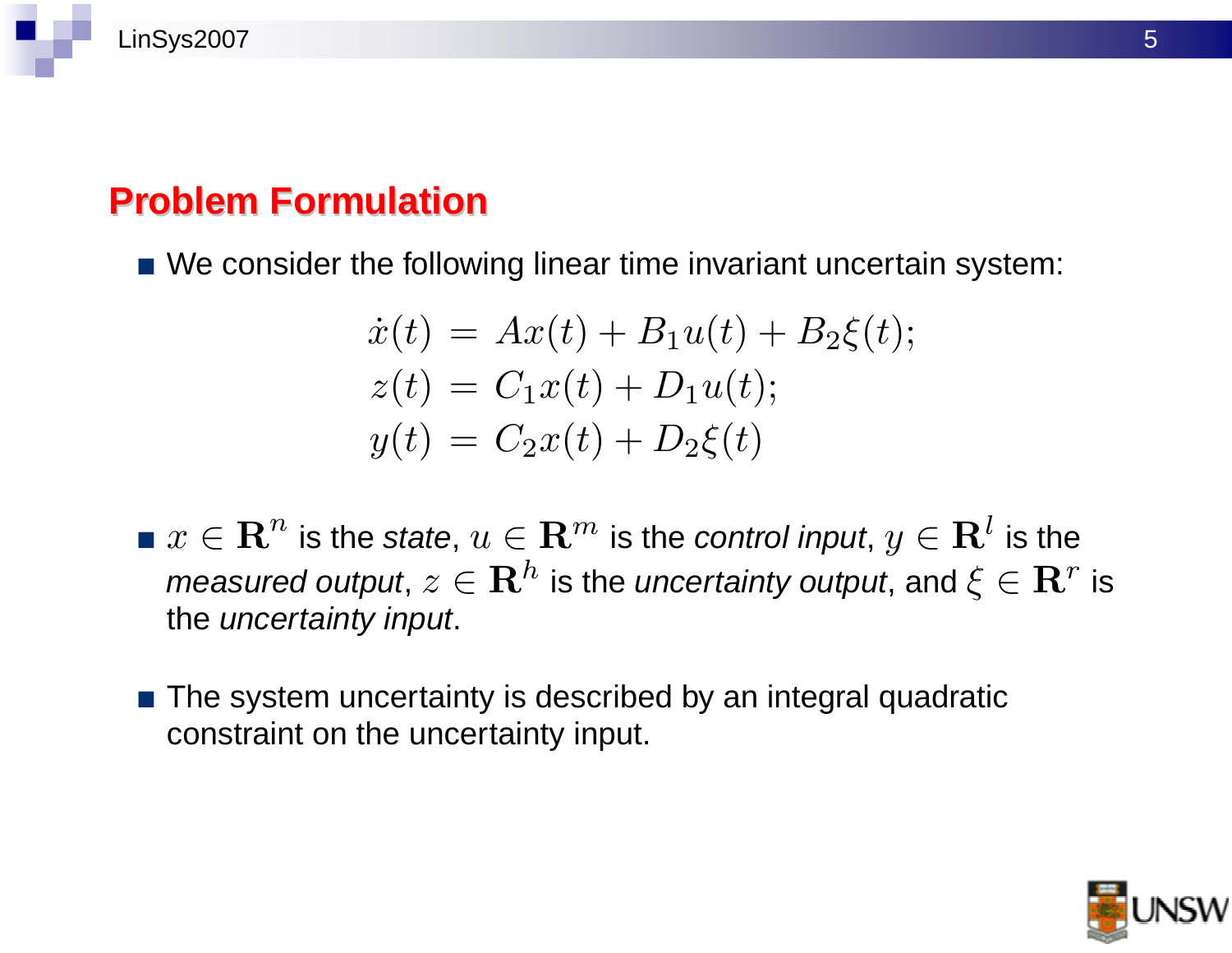

#### **Integral Quadratic Constraint**

 $\blacksquare$  On a time interval  $[0, T]$ , we consider uncertainty inputs  $\xi(\cdot) \in \mathbf{L}_2[0,T]$  such that for any control input  $u(\cdot) \in \mathbf{L}_2[0,T]$ and any corresponding solution  $x(\cdot)$  to the system state equations defined on  $[0, T]$ , then  $\xi(\cdot) \in \mathbf{L}_2[0, T]$ , and

$$
\int_0^T \left( ||\xi(t)||^2 - ||z(t)||^2 \right) dt \le d
$$

where  $d > 0$  is a given constant.

The class admissible uncertainty inputs is denoted  $\Xi$ .

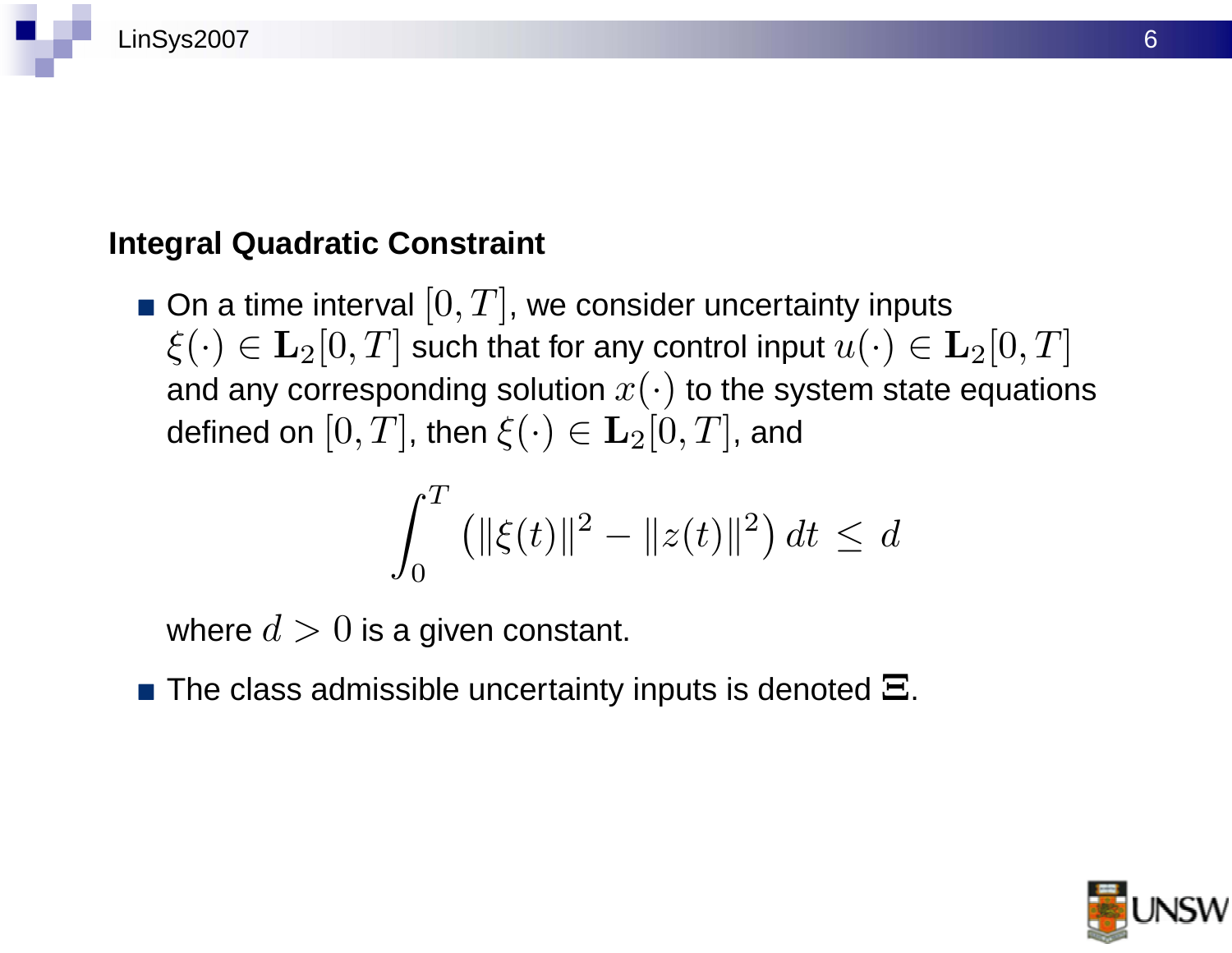The uncertain system can be represented by the following block diagram.



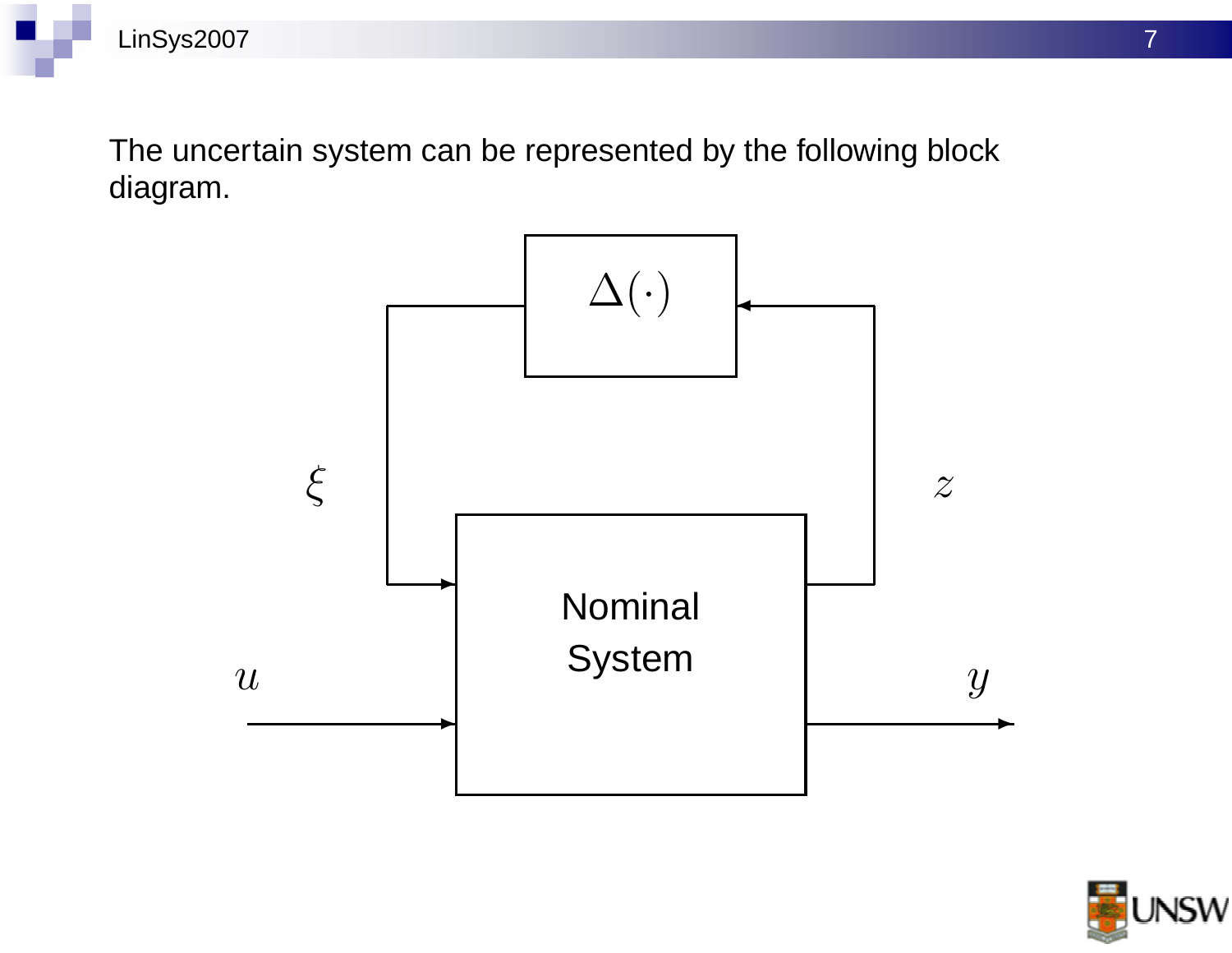#### Our fundamental question:

- □ Given such an uncertain system model, can we construct a simpler uncertain system model with smaller state dimensions in the state equations such that it will realize the same set of input-output behaviours as the original uncertain system model.
- $\Box$  The corresponding problem in linear systems theory is given a state space model, construct a state space model of smaller state dimension (minimal realization) with the same transfer function matrix.
- $\Box$  Based on an analogy with the linear time invariant systems result, our results provide a candidate method of achieving such reduced order models for uncertain linear systems. Verification that our results in fact lead to these reduced dimension realizations for uncertain systems could be verified using some other results and is the subject of future research.

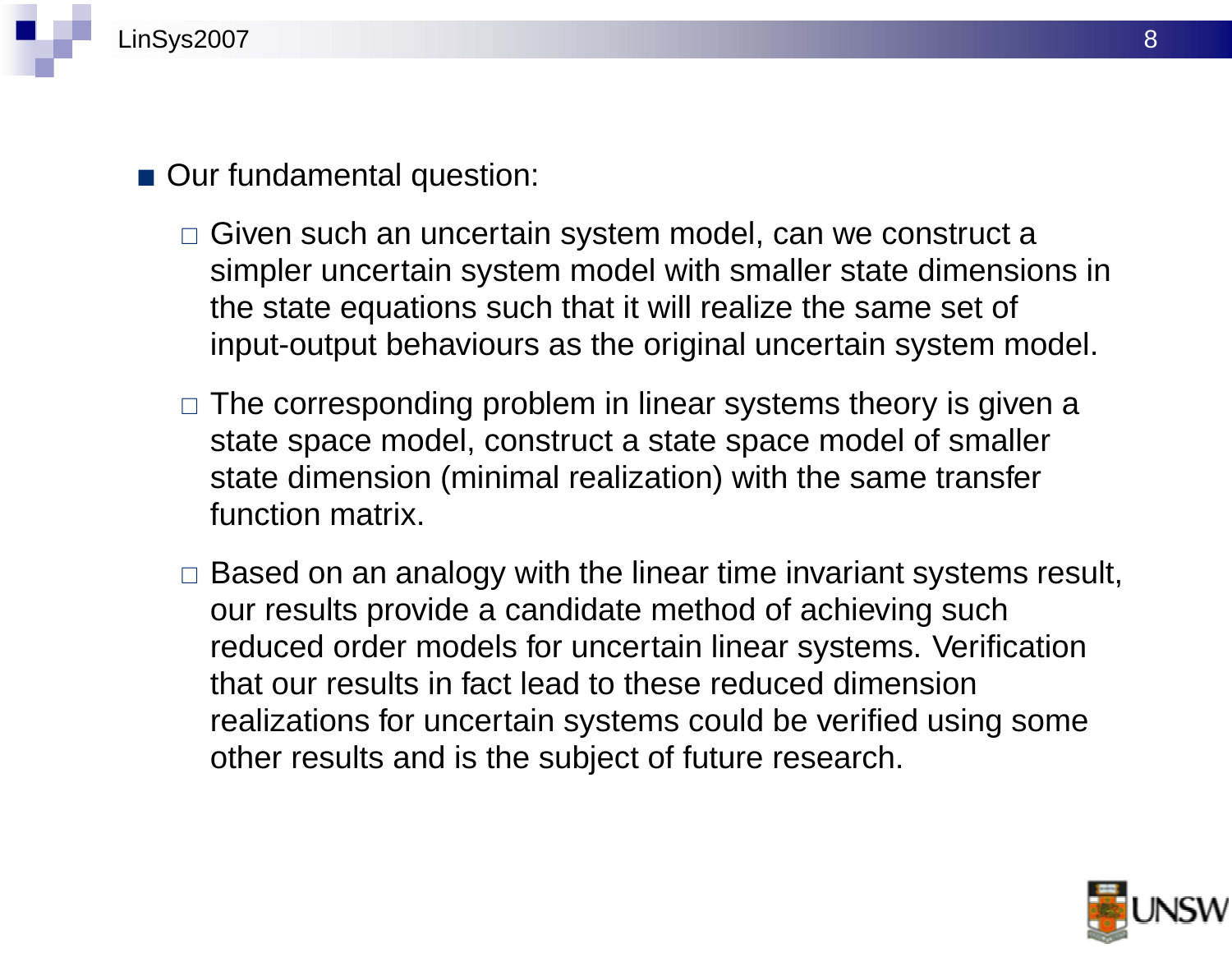**Definition.** The robust unobservability function for the above uncertain system on  $[0, T]$  is defined as

$$
L_o(x_0, T) \stackrel{\Delta}{=} \sup_{\xi(\cdot) \in \Xi} \int_0^T \|y(t)\|^2 dt
$$

where  $x(0) = x_0$ .

■ This definition extends the standard definition of the observability Gramian for linear time invariant systems.

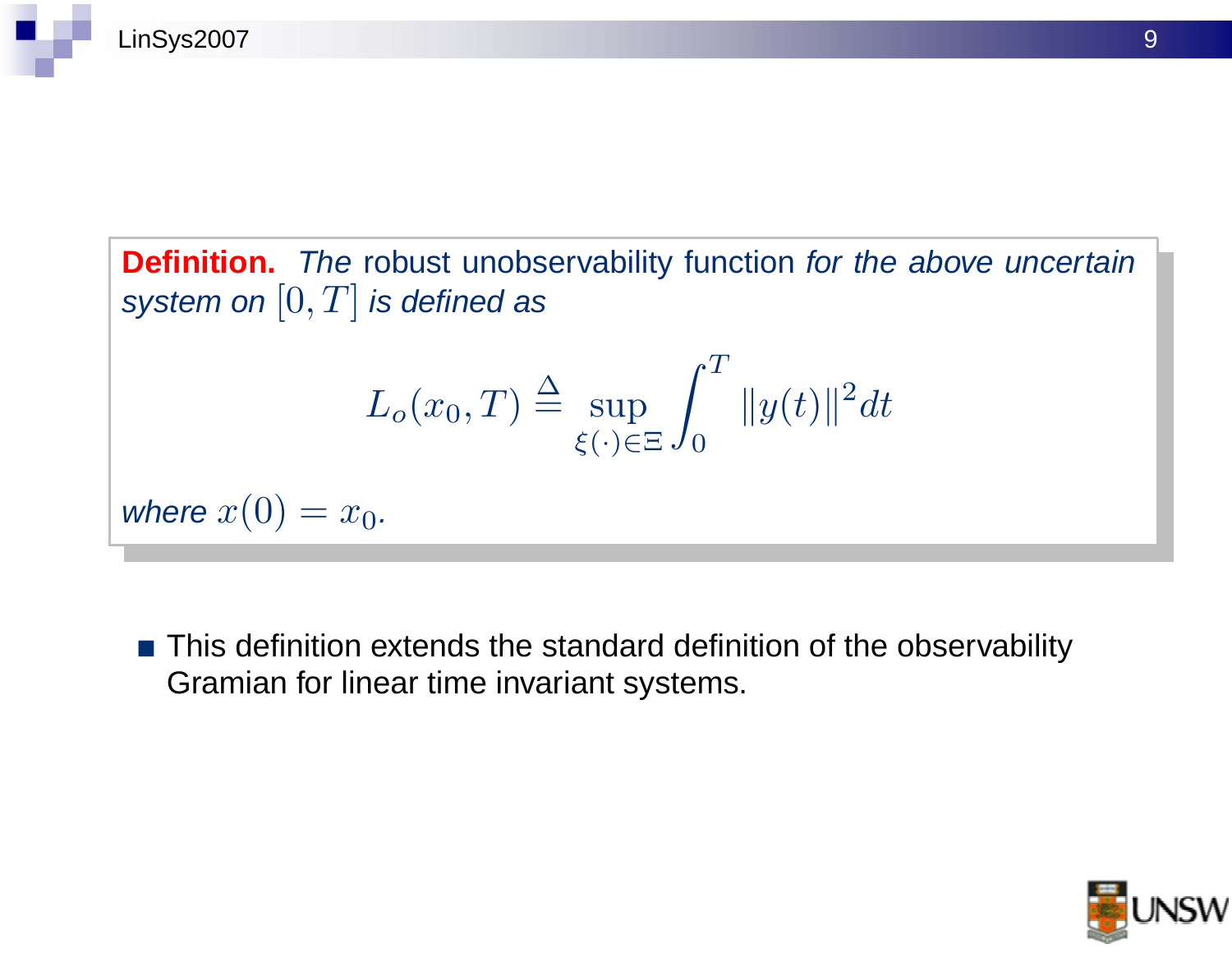#### **Notation.**

$$
\mathcal{D} \stackrel{\Delta}{=} \{d \in \mathbb{R} : d > 0\}.
$$

**Definition.** A non-zero state  $x_0 \in \mathbb{R}^n$  is said to be robustly unobservable on  $[0, T]$  if

> inf  $d \in \mathcal{D}$  $L_o(x_0, T) = 0.$

A non-zero state  $x_0 \in \mathbb{R}^n$  is said to be (differentially) robustly unobservable if it is robustly unobservable on  $[0, T]$  for all sufficiently small  $T>0$ .

The set of all differentially robustly unobservable states is referred to as the robustly unobservable set  $\mathcal{U}$ .

The set  $\mathcal U$  is analogous to the unobservable subspace in linear time invariant systems theory.

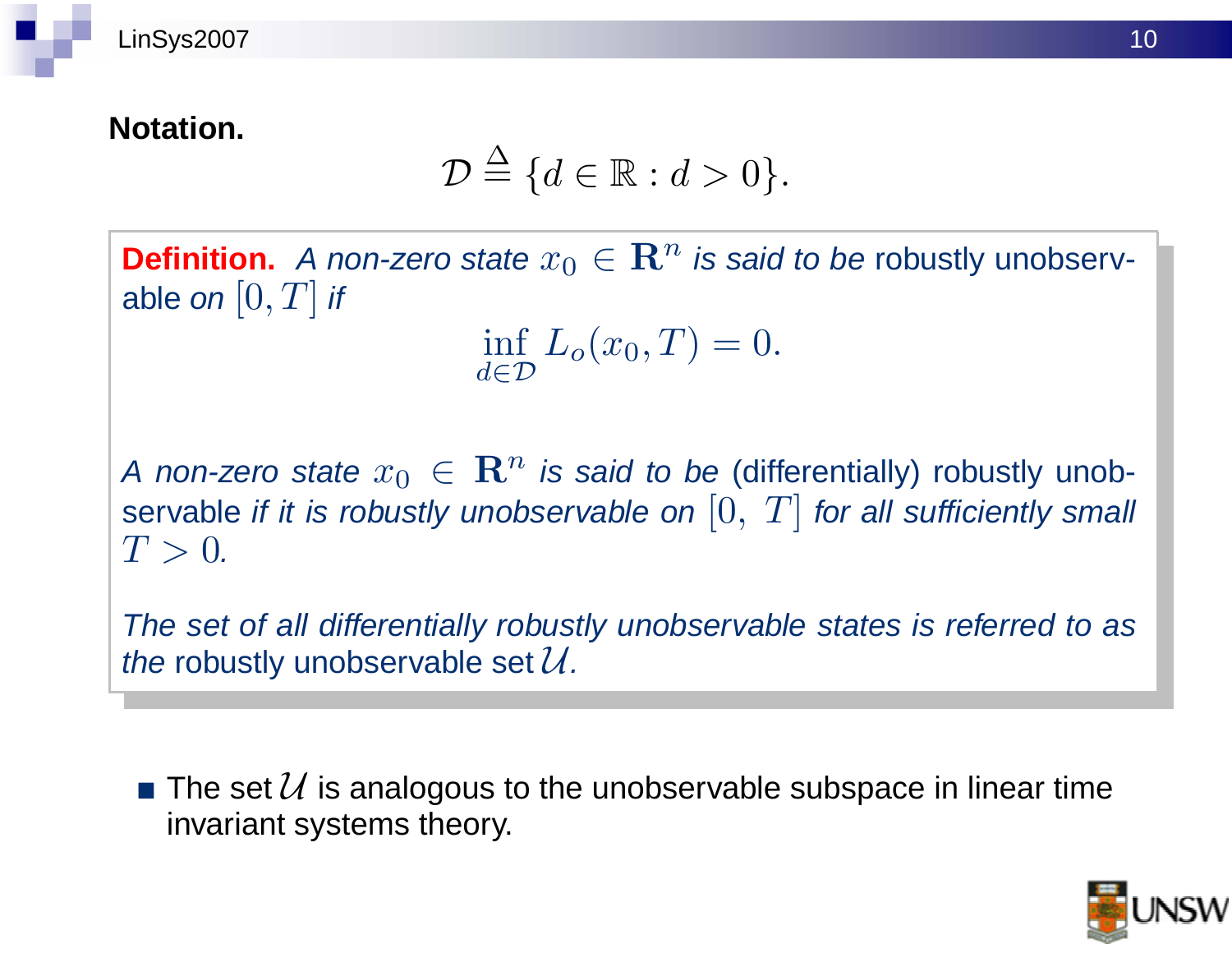**Definition.** The possible controllability function for the uncertain system defined on the time interval  $[0, T]$  is defined as

$$
L_c(x_0, T) \stackrel{\Delta}{=} \sup_{\epsilon > 0} \inf_{\xi(\cdot) \in \Xi} \inf_{u(\cdot) \in \mathbf{L}_2[0, T]} \left[ \frac{\|x(-T)\|^2}{\epsilon} + \int_0^T \|u(t)\|^2 dt \right]
$$
  
where  $x(0) = x_0$ .

- This definition extends the standard definition of the controllability Gramian for linear time invariant systems.
- **This definition is more complicated that the corresponding** observability definition due to the requirement to enforce a terminal condition on the state.

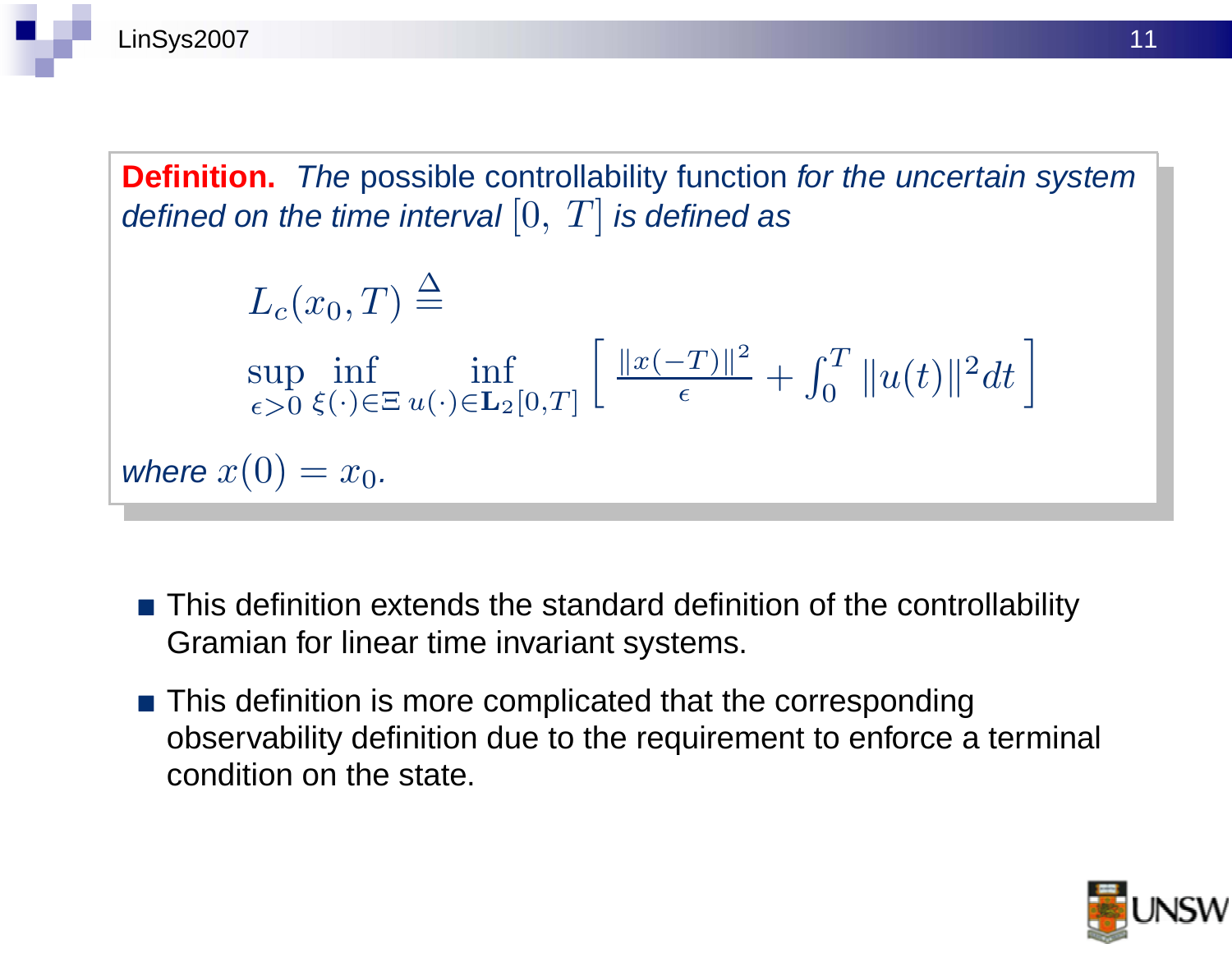**Definition.** A non-zero state  $x_0 \in \mathbb{R}^n$  is said to be possibly controllable on  $[0, T]$  if

> $\sup L_c(x_0,T) < \infty.$  $d \in \mathcal{D}$

A non-zero state  $x_0 \in \mathbb{R}^n$  is said to be (differentially) possibly controllable if it is possibly controllable on  $[0, T]$  for all sufficiently small  $T > 0$ .

The set of all differentially possibly controllable states is referred to as the possibly controllable set  $\mathcal{C}$ .

 $\blacksquare$  The set  $\mathcal C$  is analogous to the controllable subspace in linear time invariant systems theory.

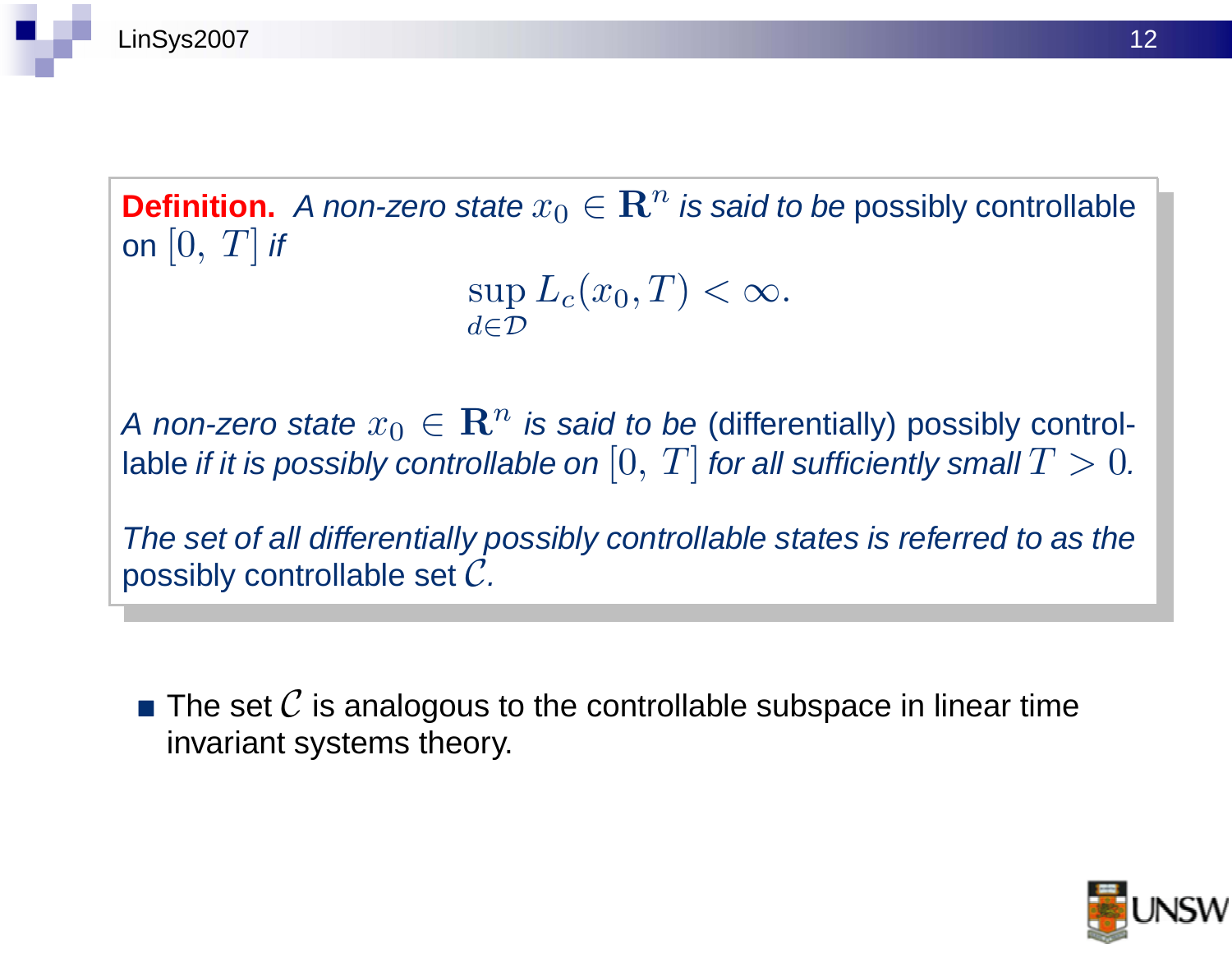# **Optimal Control Characterizations**

■ We can apply the S-procedure to provide characterizations of the possibly controllable set and the robustly unobservable set in terms of certain LQ optimal control problems and corresponding Riccati differential equations.

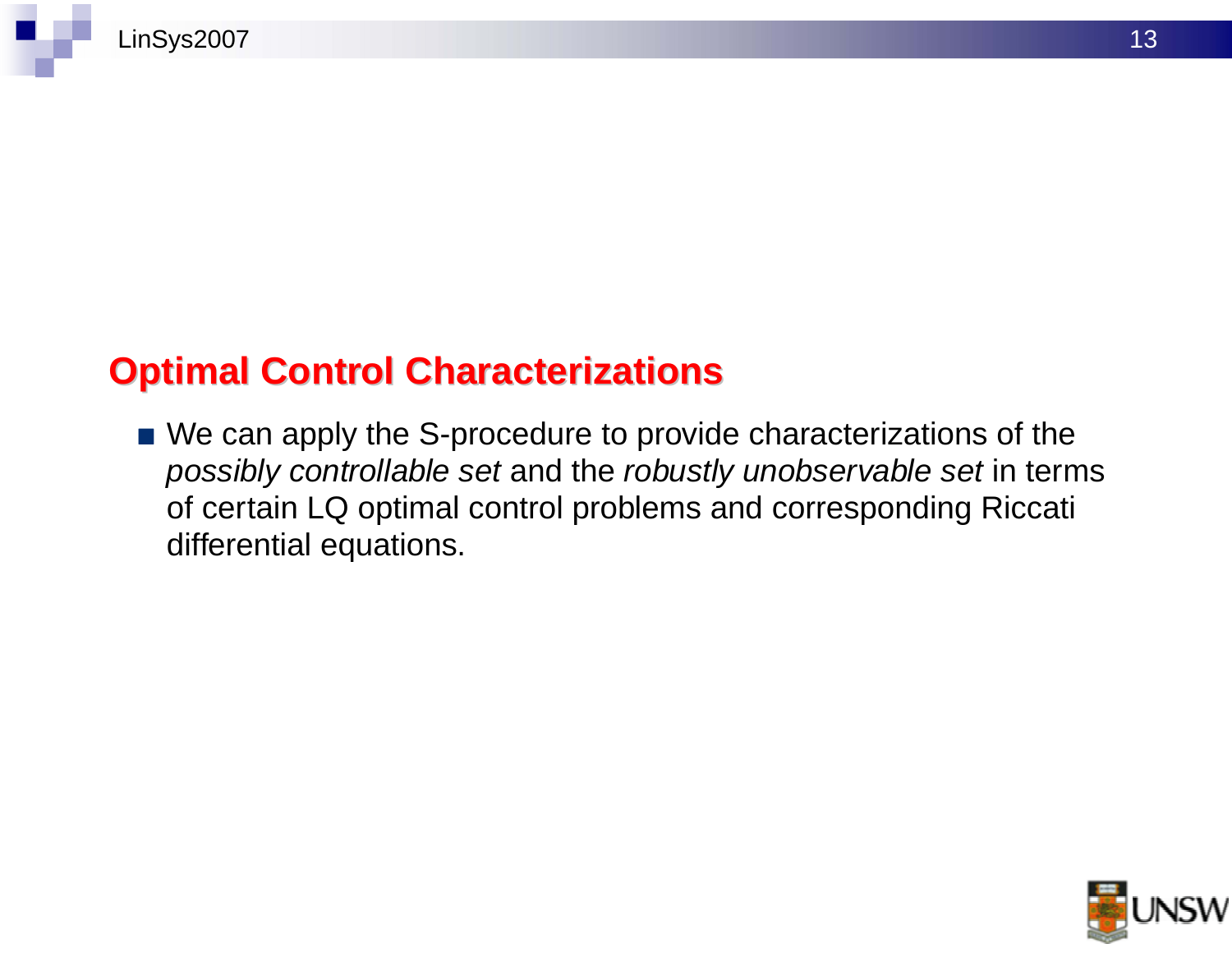#### **An Unconstrained Optimization Problem for Robust Unobservability**

We define a function  $V_\tau(x_0,T)$  as follows:

$$
V_{\tau}(x_0, T) \stackrel{\Delta}{=} \inf_{\xi(\cdot) \in \mathbf{L}_2[0, T]} \int_0^T \left( \frac{-\|y\|^2}{+\tau \|\xi\|^2} - \tau \|z\|^2 \right) dt.
$$

Here  $\tau \geq 0$  is a given constant.

**Observation.** Note that by setting  $\xi(\cdot) \equiv 0$ , we can see that

 $V_\tau(x_0,T) \leq 0 \,\forall \tau \geq 0.$ 

Since  $V_{\tau}(x_0,T)$  is the infimum of a collection of functions which are affine linear in  $\tau$ , then  $V_\tau(x_0,T)$  must be a concave function of  $\tau$ .

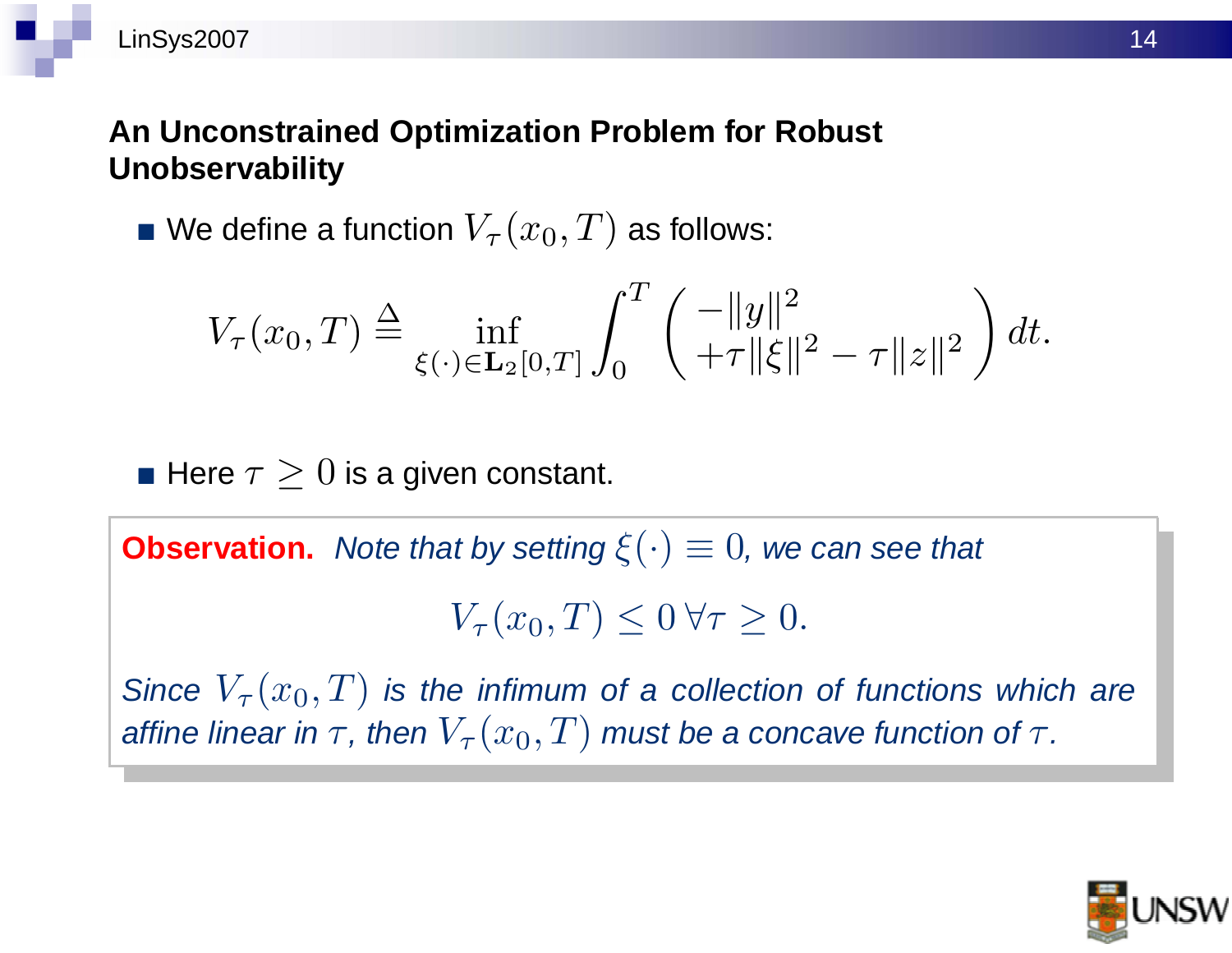

We can calculate  $V_\tau(x_0,T)$  by using a Riccati equation approach to solving the corresponding optimal control problem.

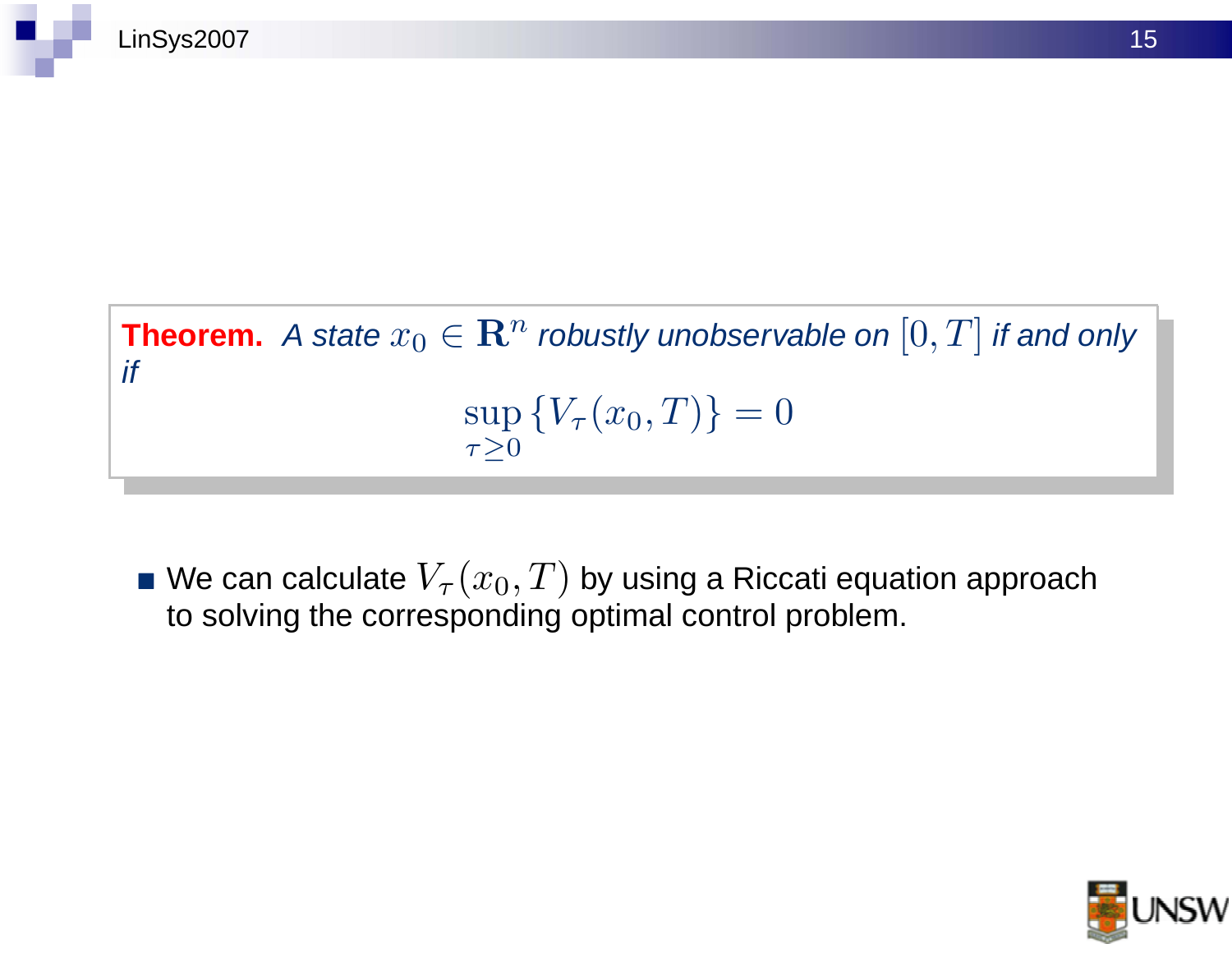

#### **Theorem.** Let  $\tau > 0$  be given such that

 $\tau I - D_2'D_2 > 0.$ 

Then

$$
V_{\tau}(x_0, T) > -\infty \,\forall x_0 \in \mathbf{R}^n
$$

if and only if the Riccati differential equation

$$
-\dot{Q} = A'Q + QA
$$
  
-(*QB*<sub>2</sub> - C'<sub>2</sub>*D*<sub>2</sub>) [ $\tau I - D'_2 D_2$ ]<sup>-1</sup> (B'<sub>2</sub>*Q* - D'<sub>2</sub>*C*<sub>2</sub>)  
-C'<sub>2</sub>*C*<sub>2</sub> -  $\tau C'_1 C_1$ ; *Q*(*T*) = 0

has a solution  $Q_{\tau}(t)$  defined on  $[0,T]$ . In this case,

 $V_{\tau}(x_0, T) = x'_0 Q_{\tau}(0)x_0.$ 

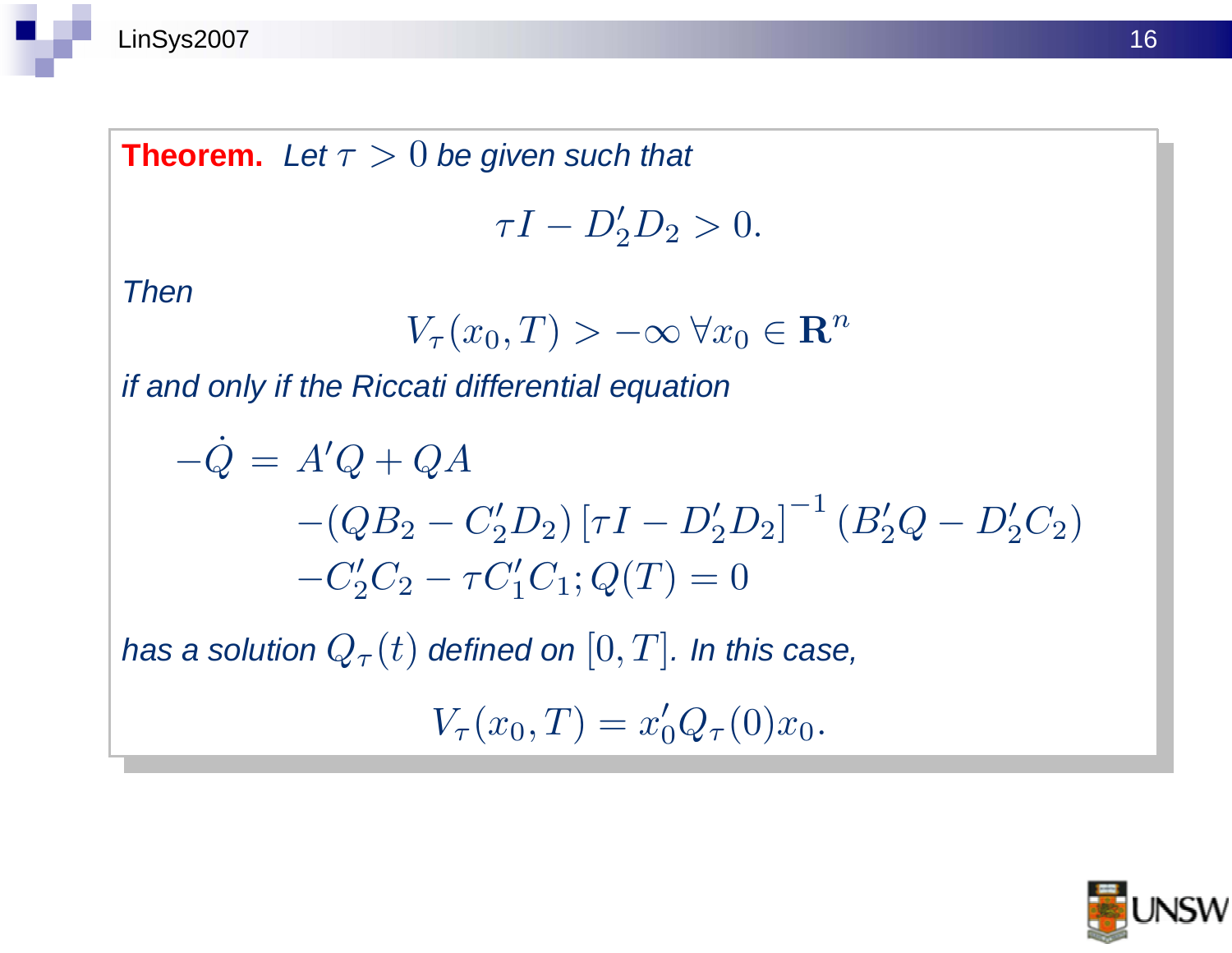#### **A family of Unconstrained Optimal Control Problems for Possible Controllability**

For the uncertain system defined on the time interval  $[0, T]$ , we define functions  $W^{\epsilon}_{\tau}(x_0,T)$  and  $W_{\tau}(x_0,T)$  as follows for  $\tau\geq 0$ :

$$
W_{\tau}^{\epsilon}(x_0, T) \triangleq \inf_{[\xi(\cdot), u(\cdot)] \in \mathbf{L}_2[0, T]} \frac{\|x(T)\|^2}{\epsilon} + \int_0^T \left( \|u\|^2 + \tau \|\xi\|^2 - \tau \|z\|^2 \right) dt
$$

subject to  $x(0) = x_0$ ;

$$
W_{\tau}(x_0, T) \stackrel{\Delta}{=} \sup_{\epsilon > 0} W_{\tau}^{\epsilon}(x_0, T).
$$

Again the controllability case is more complicated than the observability case due to the terminal constraint on the state.

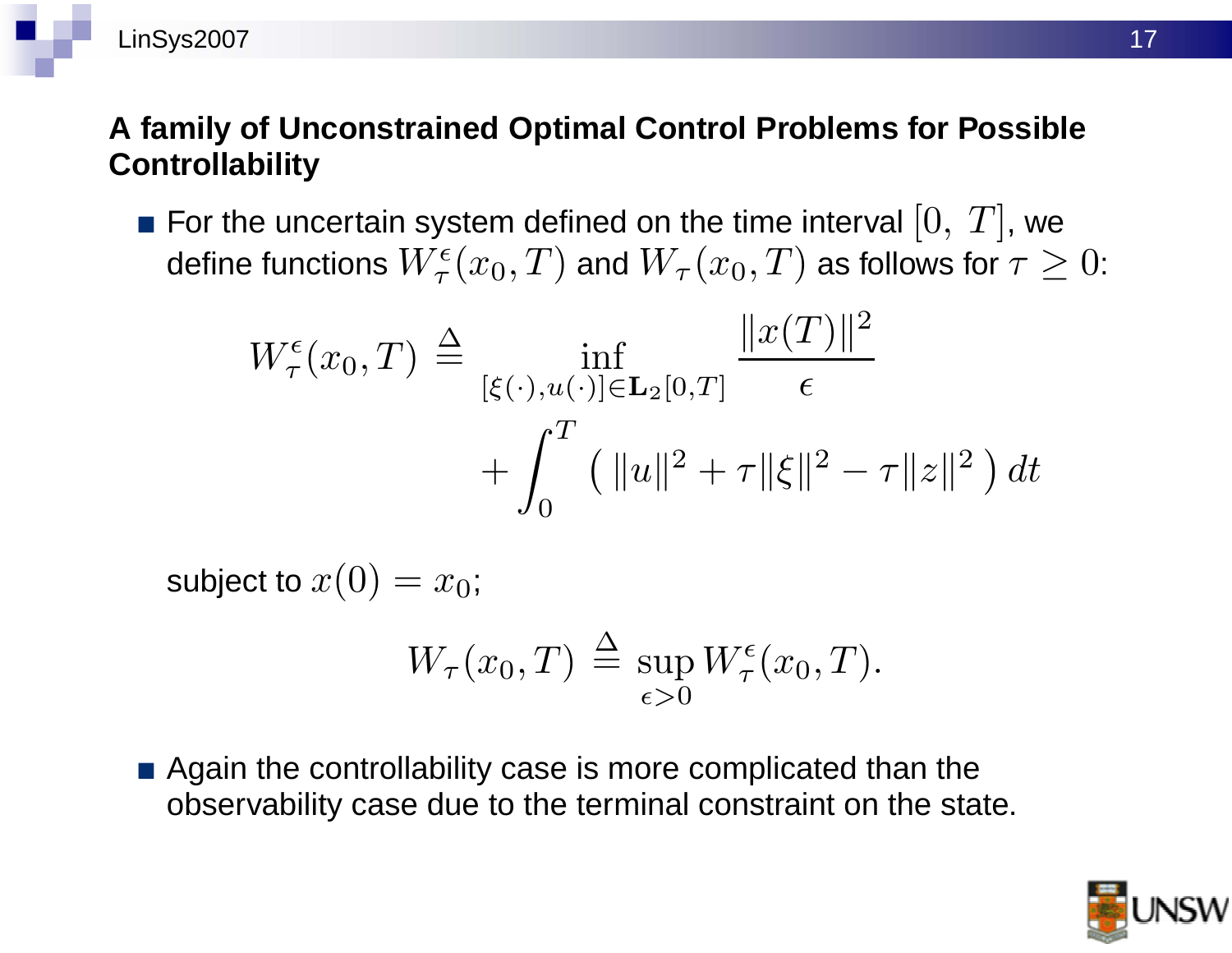**Theorem.** A non-zero state  $x_0 \in \mathbb{R}^n$  is possibly controllable on  $[0, T]$ if and only if sup  $\epsilon\!>\!0$ sup  $\tau \geq 0$  $W^{\epsilon}_{\tau}(x_0,T) = \sup$  $\tau \geq 0$  $W_\tau(x_0,T)<\infty$ 

 $\blacksquare$  We can calculate  $W^{\epsilon}_{\tau}(x_0,T)$  by using a Riccati equation approach to solving the corresponding optimal control problem.

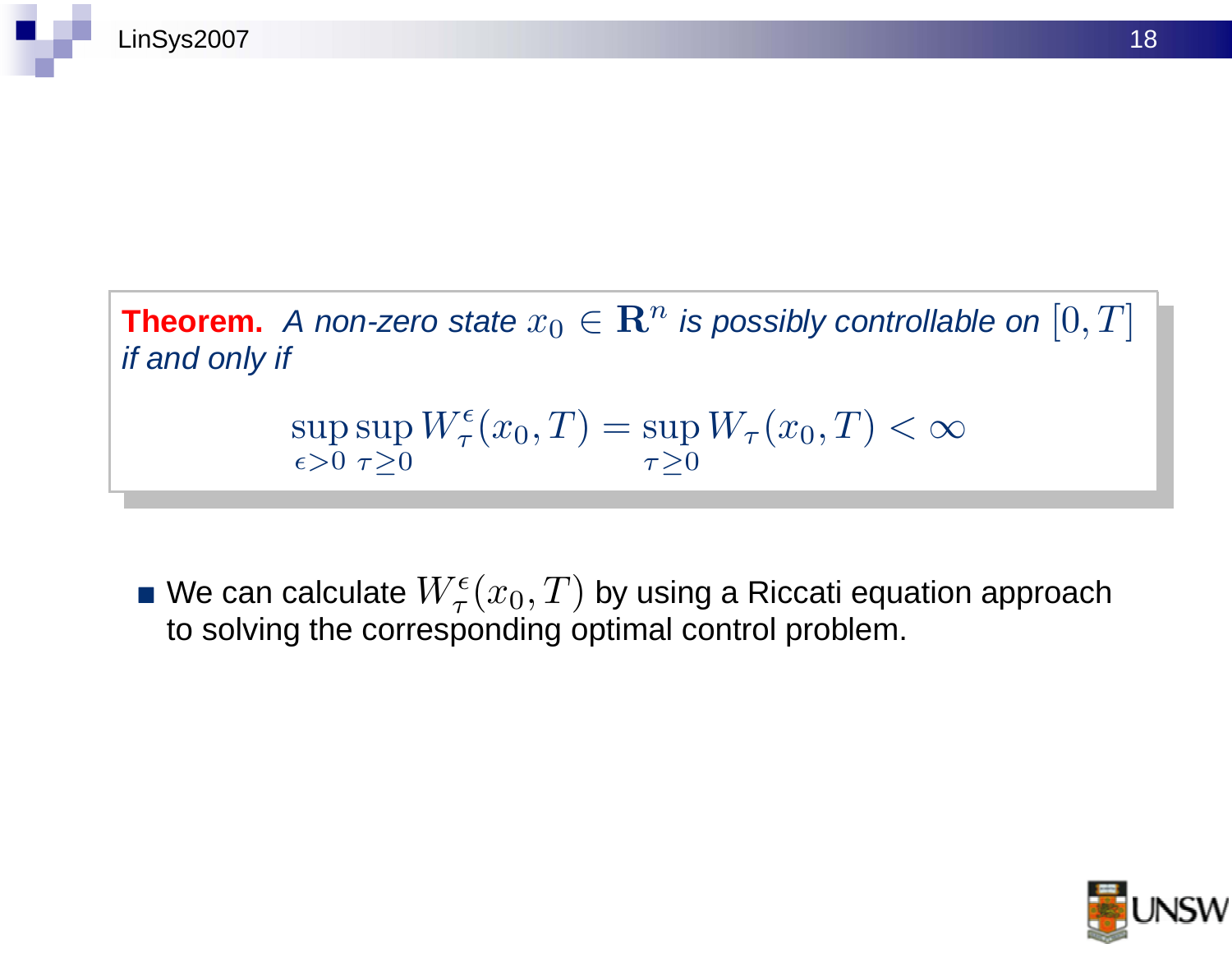LinSys2007 19

**Theorem.** Let  $\tau > 0$  be such that  $I - \tau D_1'D_1 > 0$ . Then  $W^{\epsilon}_{\tau}(x_0,T) > -\infty \,\forall x_0 \in \mathbf{R}^n$ if and only if the Riccati differential equation  $-\dot{P}^{\epsilon} =$  $A'P^{\epsilon} + P^{\epsilon}A$  $-(P^{\epsilon}B_1 - \tau C_1'D_1)(I - \tau D_1'D_1)$ −1  $(P^{\epsilon}B_1 - \tau C_1'D_1)'$ −  $P^{\epsilon}B_2B_2^{\prime}P^{\epsilon}$  $\tau$  $- \tau C_1 C_1'$  $I'_1$ ;  $P^{\epsilon}(T) = I/\epsilon$ has a solution  $P_\tau^\epsilon$  $\mathcal{P}^\epsilon_\tau(t)$  defined on  $[0,T].$  In this case,  $W^{\epsilon}_{\tau}(x_0,T) = x'_0 P^{\epsilon}_{\tau}$  $\sigma_{\tau}^{\epsilon}(0)x_0.$ 

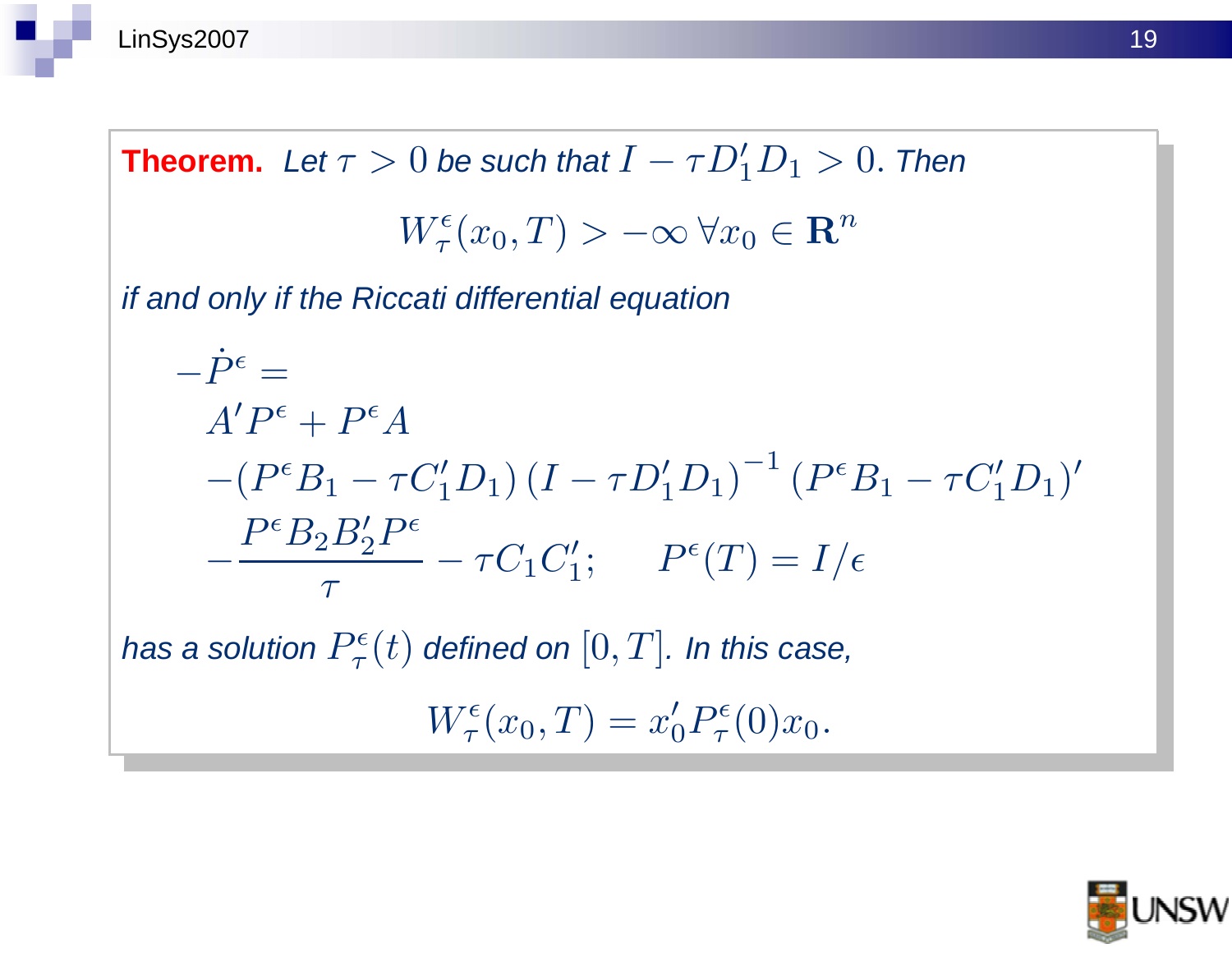

In order to calculate  $W_{\tau}(x_0,T)$  we will also consider the following Riccati Differential Equations:

$$
\dot{S}^{\epsilon} =
$$
\n
$$
AS^{\epsilon} + S^{\epsilon}A'
$$
\n
$$
-(B_1 - \tau S^{\epsilon}C'_1D_1)(I - \tau D'_1D_1)^{-1}(B_1 - \tau S^{\epsilon}C'_1D_1)'
$$
\n
$$
-\frac{B_2B'_2}{\tau} - \tau S^{\epsilon}C_1C'_1S^{\epsilon}; \quad S^{\epsilon}(T) = \epsilon I;
$$

$$
\dot{S} = \frac{AS + SA'}{- (B_1 - \tau SC_1'D_1) (I - \tau D_1'D_1)^{-1} (B_1 - \tau SC_1'D_1)'} - \frac{B_2B_2'}{\tau} - \tau SC_1C_1'S; \quad S(T) = 0
$$

which are solved backwards in time.

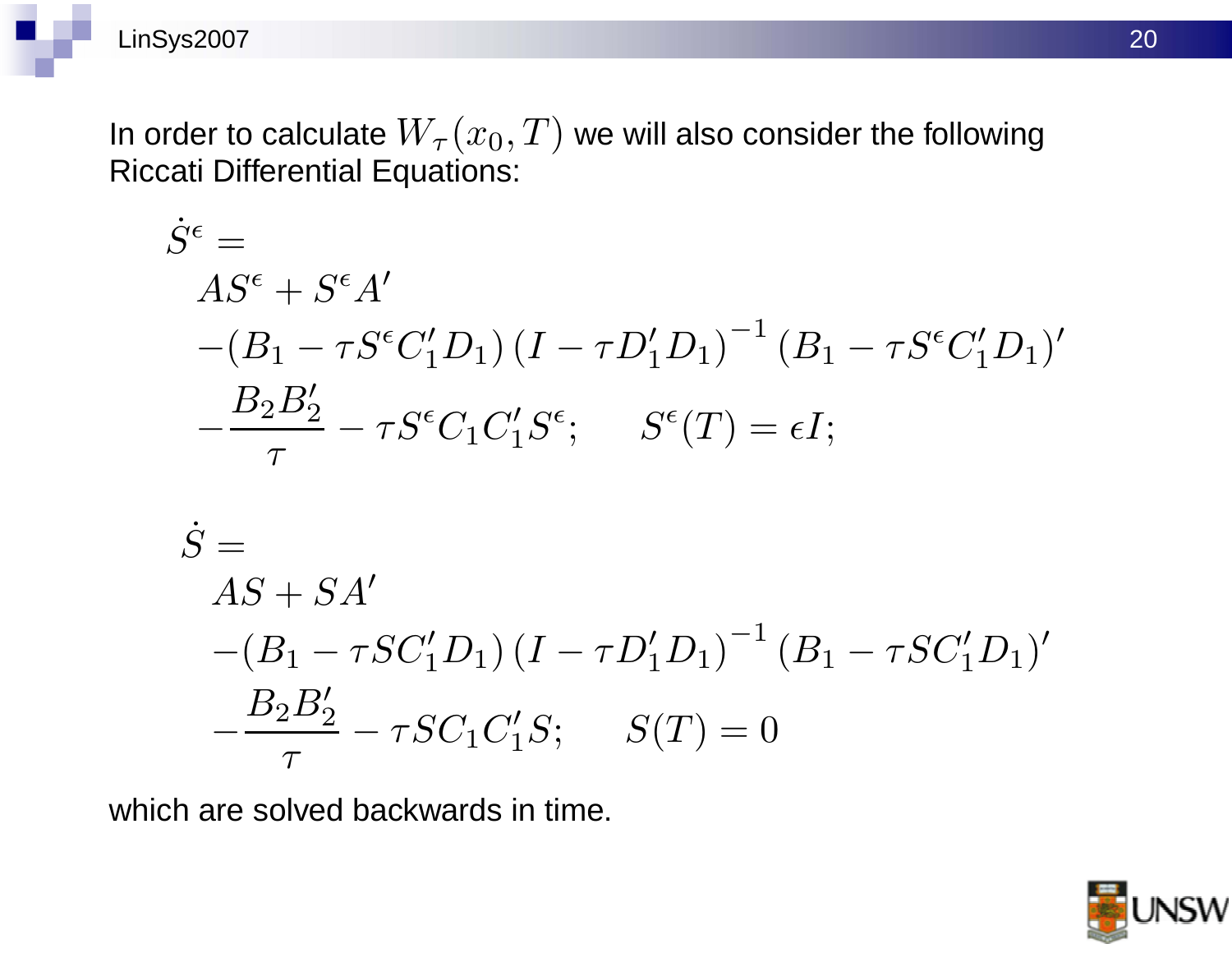**Theorem.** Let  $\tau > 0$  be such that  $I - \tau D_1'D_1 > 0$ . Also suppose there exists an  $\epsilon_0 > 0$  such that for all  $\epsilon \in (0,\epsilon_0)$ , all non-zero  $x_0 \in \mathbb{R}^n$  then  $W^\epsilon_\tau(x_0,T)>0.$  Then for any  $\epsilon\in(0,\epsilon_0)$ , the above Riccati equations have solutions  $S^{\epsilon}_{\tau}$  $C^{\epsilon}_{\tau}(t)>0$  and  $S_{\tau}(t)\geq 0$  defined on  $[0,T]$  and for any  $x_0 \neq 0$ 

$$
W_{\tau}^{\epsilon}(x_0, T) = x_0' \left[ S_{\tau}^{\epsilon}(0) \right]^{-1} x_0 > 0.
$$

Also, if  $S_{\tau}(0) > 0$  then

$$
W_{\tau}(x_0, T) = x'_0 \left[ S_{\tau}(0) \right]^{-1} x_0 > 0.
$$

Furthermore, if the matrix  $S_{\tau}(0) \geq 0$  is singular and  $x_0$  is not contained within the range space of  $S_{\tau}(0)$ , then

$$
W_{\tau}(x_0,T)=\infty.
$$

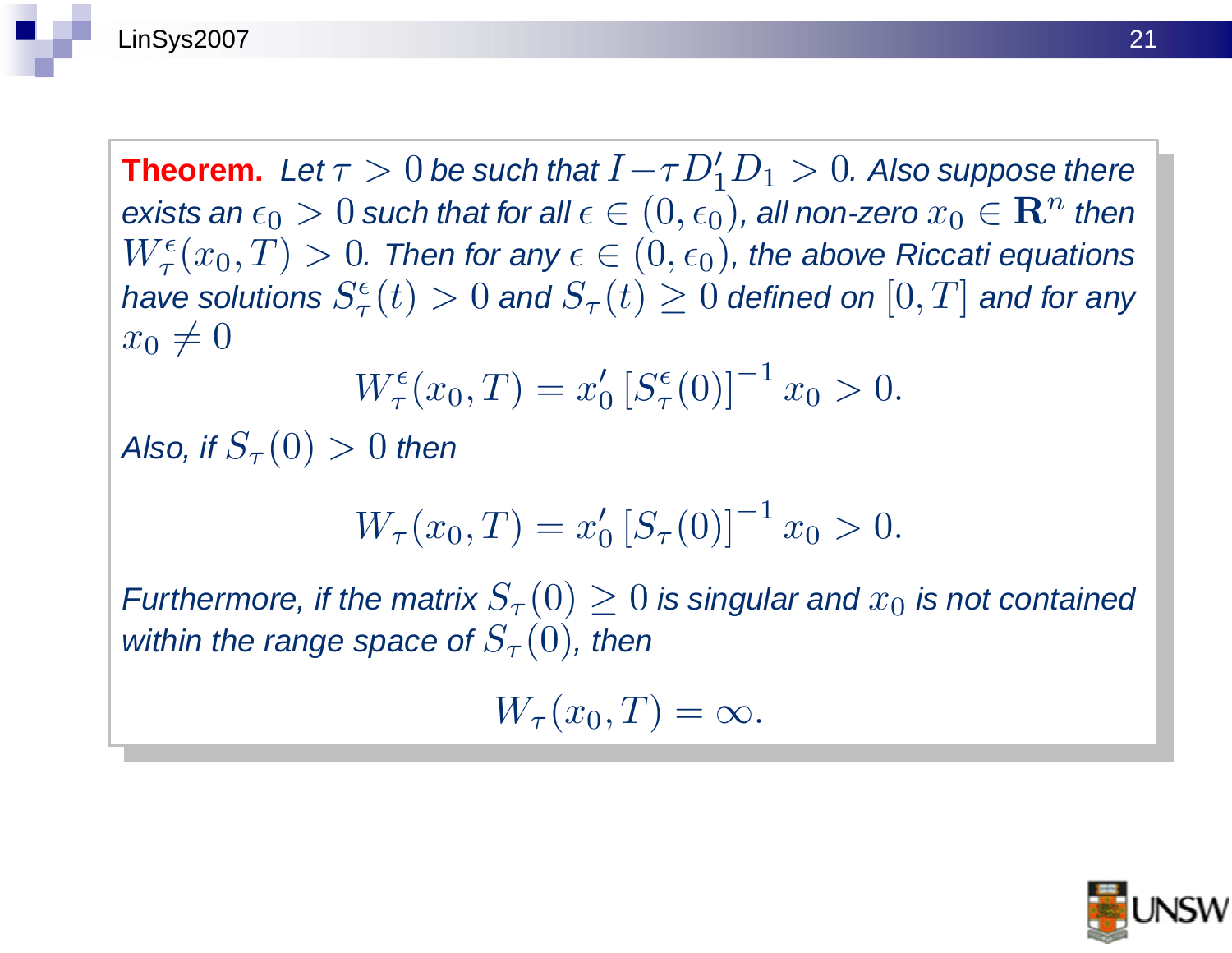

#### **Notes**

- Although the result is useful in proving our results, it suffers from the difficulty that the Riccati equation for  $S_{\tau}$  may have a finite escape even if  $W_{\tau}(x_0,T)$  remains finite.
- **For all of the Riccati equations being considered, we can choose the** time interval  $[0, T]$  sufficiently small to ensure that there exists a solution to the Riccati equation on that interval at least for a given value of  $\tau$ .
- **The Riccati equation for**  $S^{\epsilon}$  **is obtained from the Riccati equation for**  $P^\epsilon$  by making the substitution  $S^\epsilon = [P^\epsilon]^{-1}.$
- **The Riccati equation for S is obtained from the Riccati equation for**  $S^{\epsilon}$  by taking the limit as  $\epsilon \rightarrow 0$ .

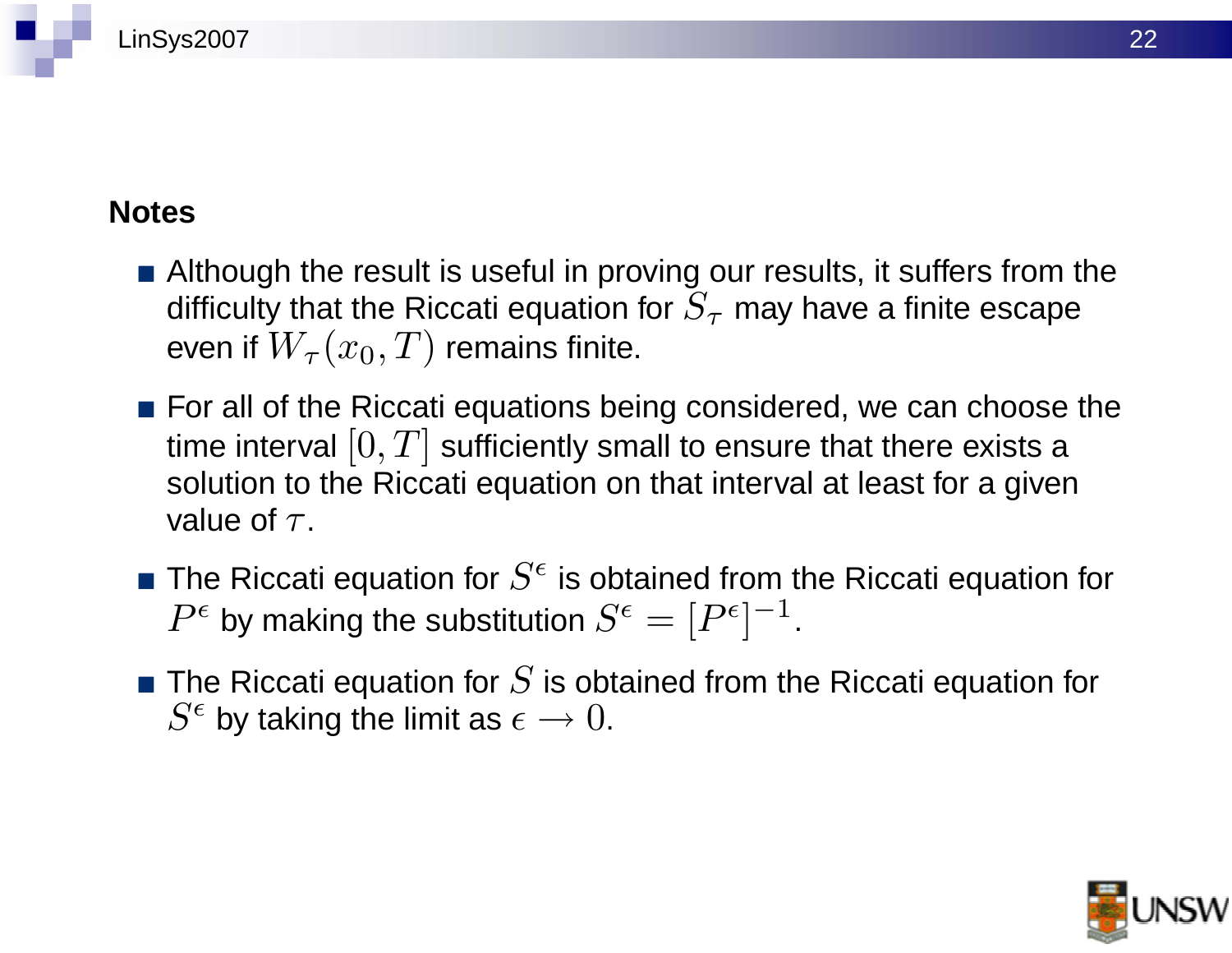

 $\blacksquare$  The Riccati equation for S corresponds to the Riccati equation for  $Q$ for the dual system

$$
\dot{x} = -A'x + C'_1\xi;
$$
  
\n
$$
y = B'_1x - D'_1\xi;
$$
  
\n
$$
z = B'_2x
$$

■ This suggests a duality between robust observability and possible controllability. However, technical difficulties arise if the Riccati equation for  $S_{\tau}$  does not have a positive definite solution or has a finite escape time.

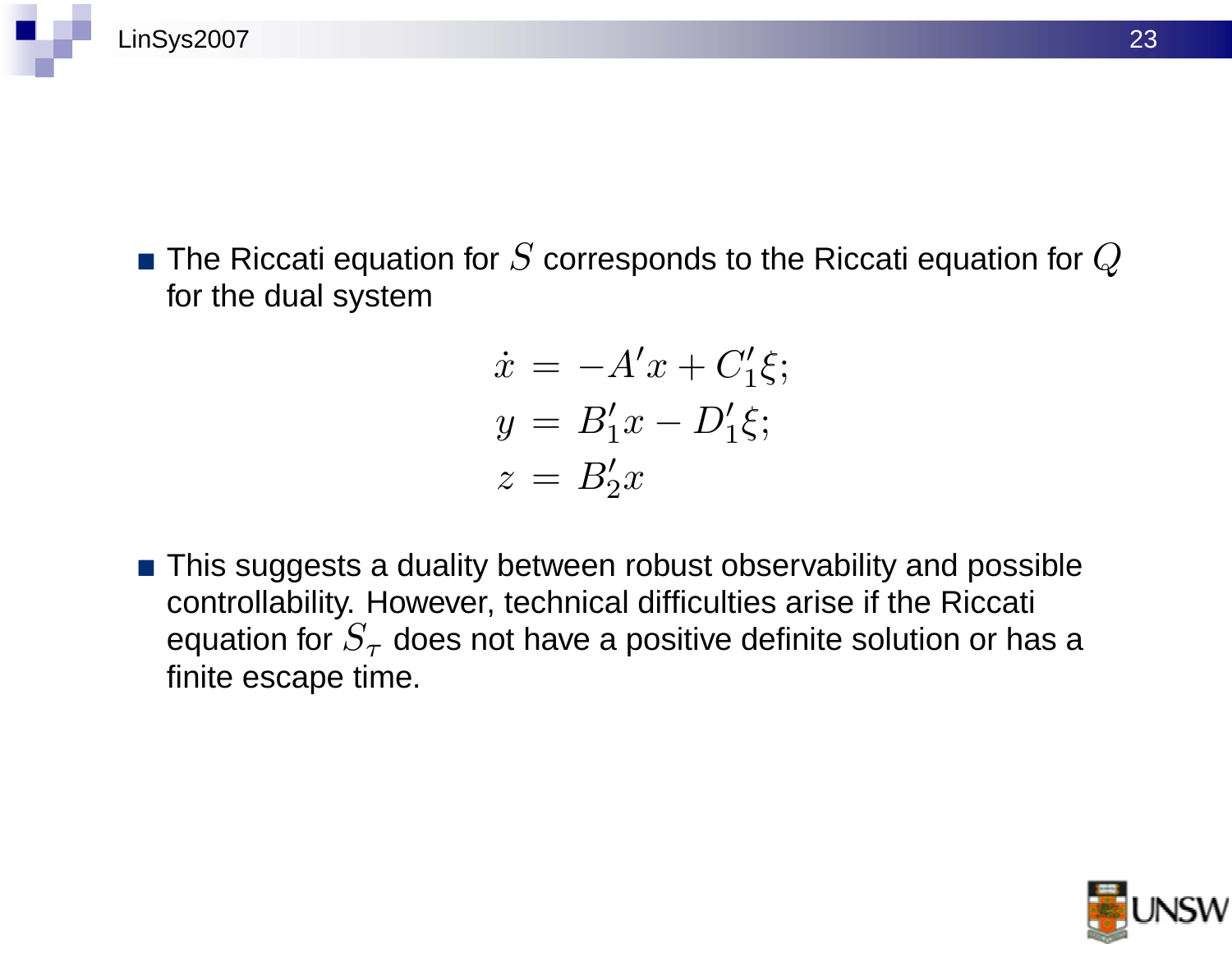### **Geometric Results on Robust Unobservability**

**Lemma.** If the time interval  $[0, T]$  is chosen sufficiently short then following statements are equivalent:

- 1. There exists an  $x_0 \in \mathbb{R}^n$  such that the supremum in  $\sup_{\tau>0} V_{\tau}(x_0)$  is achieved at  $\tau=0$ .
- 2. The transfer function from input  $\xi$  to output  $y$  is zero; i.e.,

$$
G(s) \stackrel{\Delta}{=} C_2(sI - A)^{-1}B_2 + D_2 \equiv 0.
$$

3. For all  $x_0 \in \mathbb{R}^n$ , the supremum in  $\sup_{\tau \geq 0} V_\tau(x_0)$  is achieved at  $\tau = 0$ .

**This lemma is used to prove the following geometric** characterisations of differential robust unobservability.

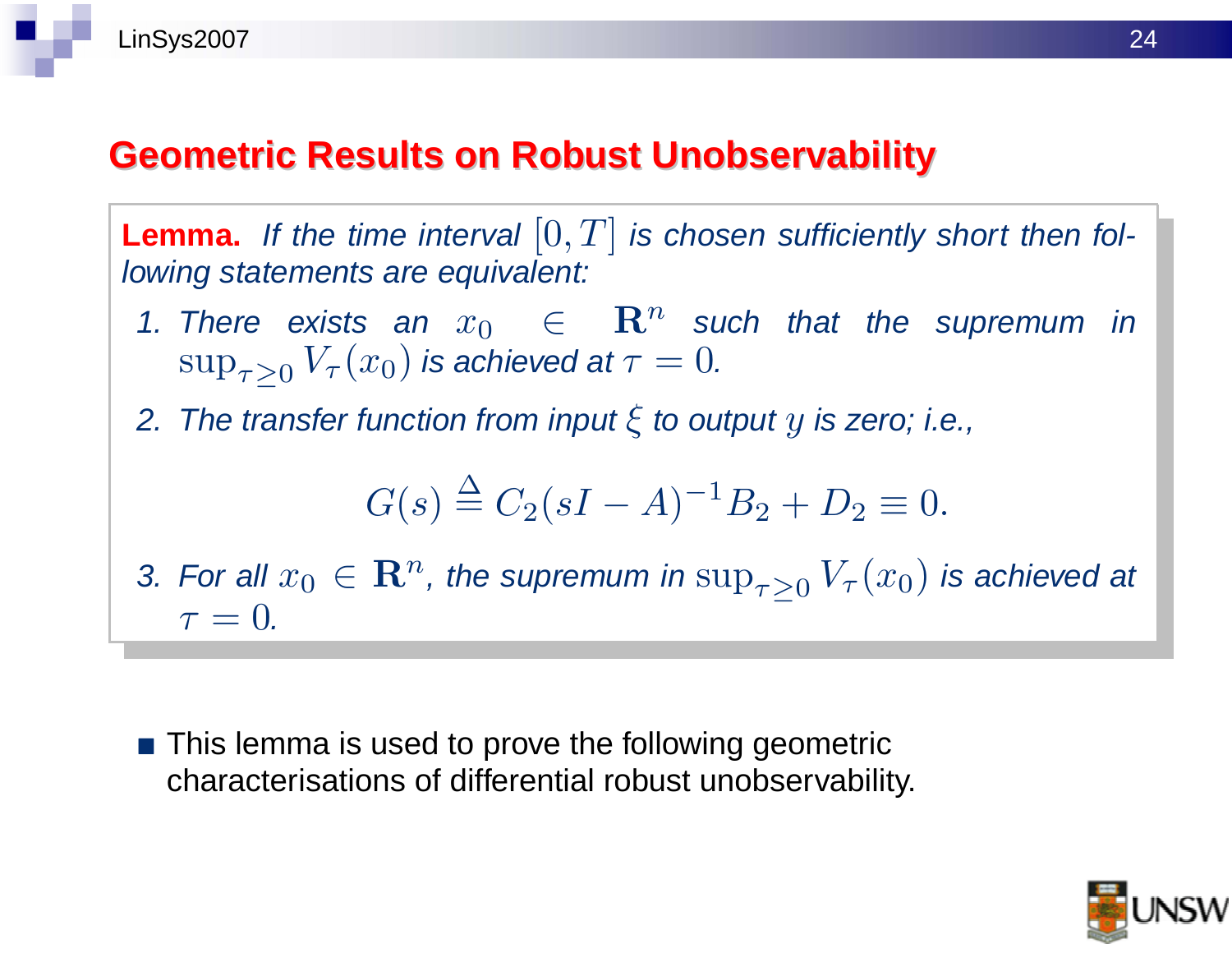**Theorem.** Suppose that  $G(s) \equiv 0$ . Then a state  $x_0$  is differentially robustly unobservable if and only if it is an unobservable state for the pair  $(C_2, A).$ 

■ The above theorem implies that when  $G(s) \equiv 0$  the robustly unobservable set is a linear space equal to the unobservable subspace of the pair  $(C_2, A)$ .

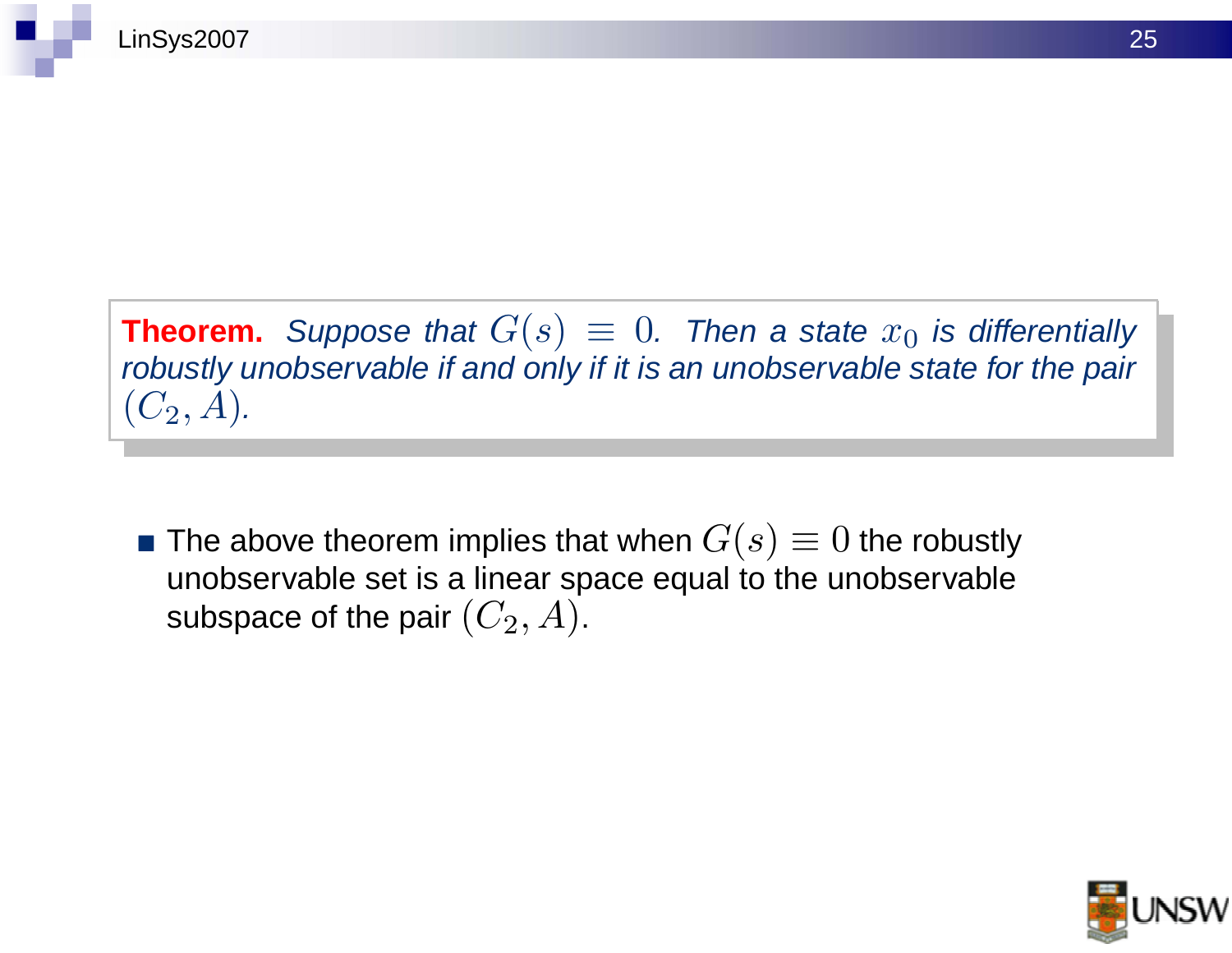

■ From the above theorem and the fact that  $G(s) \equiv 0$ , it follows that we can apply the standard Kalman decomposition to represent the uncertain system as shown below.



Note that all of the uncertainty is in the unobservable subsystem.

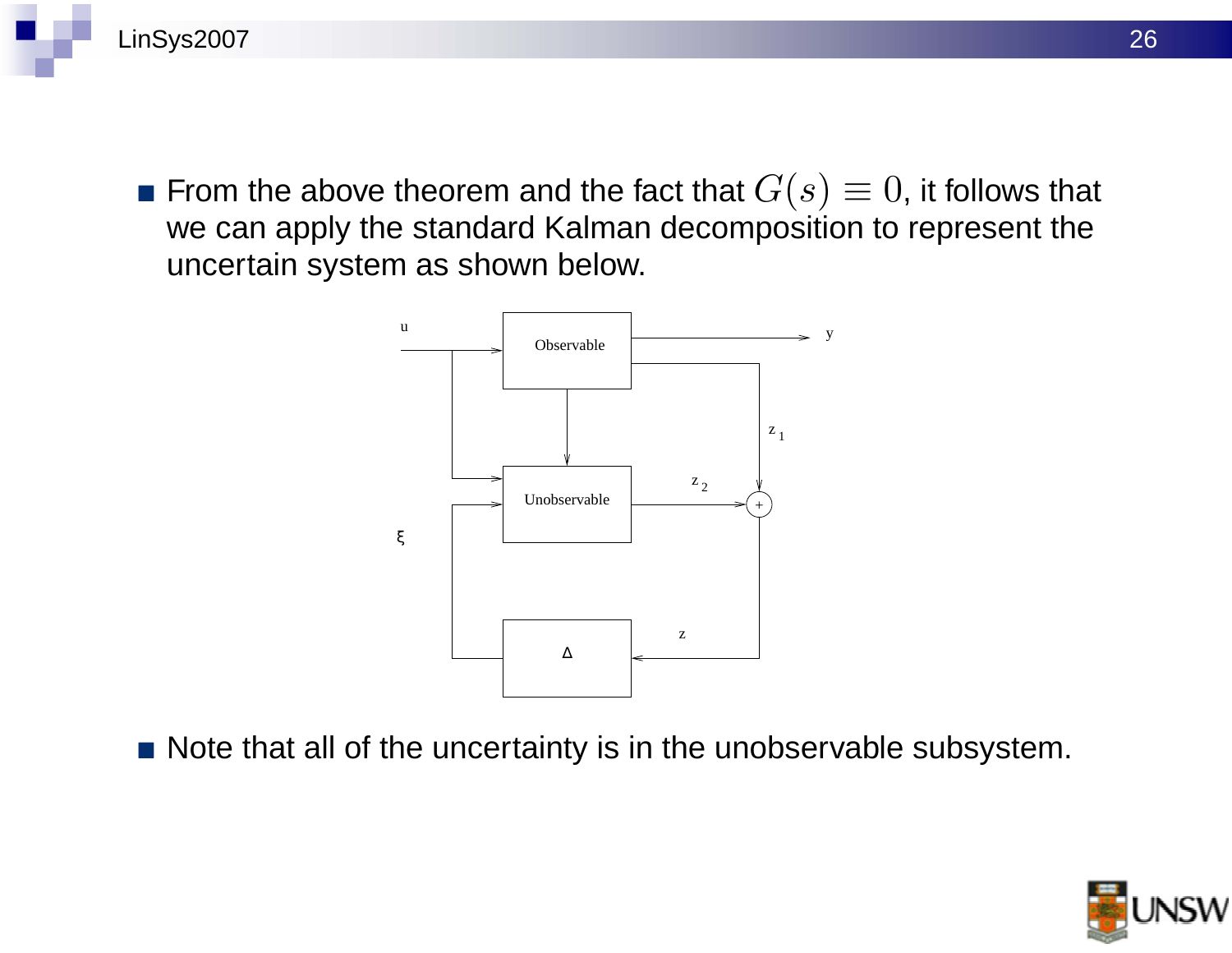We now consider the case in which  $G(s) \not\equiv 0$ .

**Theorem.** Suppose that  $G(s) \neq 0$ . Then a state  $x_0$  is differentially robustly unobservable if and only if it is an unobservable state for the pair  $\Big($  $\big\lceil \, C_1 \,$  $C_{2}$ 1 , A).

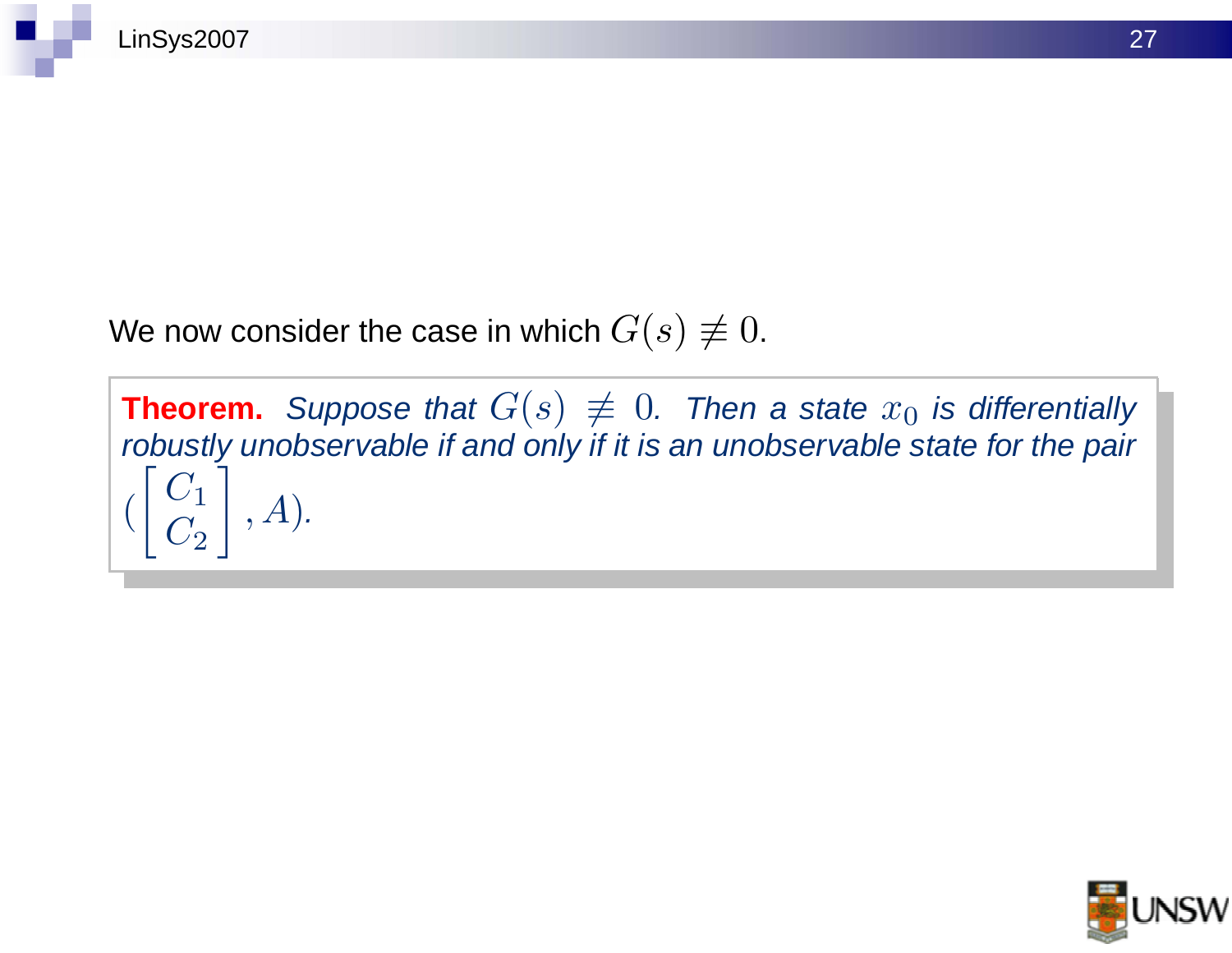

- The above theorem implies that when  $G(s) \not\equiv 0$ , the robustly unobservable set is a linear space equal to the unobservable subspace of the pair (  $\big\lceil \, C_1 \,$  $C_{2}$  $\overline{\phantom{a}}$ , A).
- **From this theorem, it follows that we can apply the standard Kalman** decomposition to represent the uncertain system as shown below:



In this case, all of the uncertainty is in the observable subsystem or in the coupling between the two subsystems.

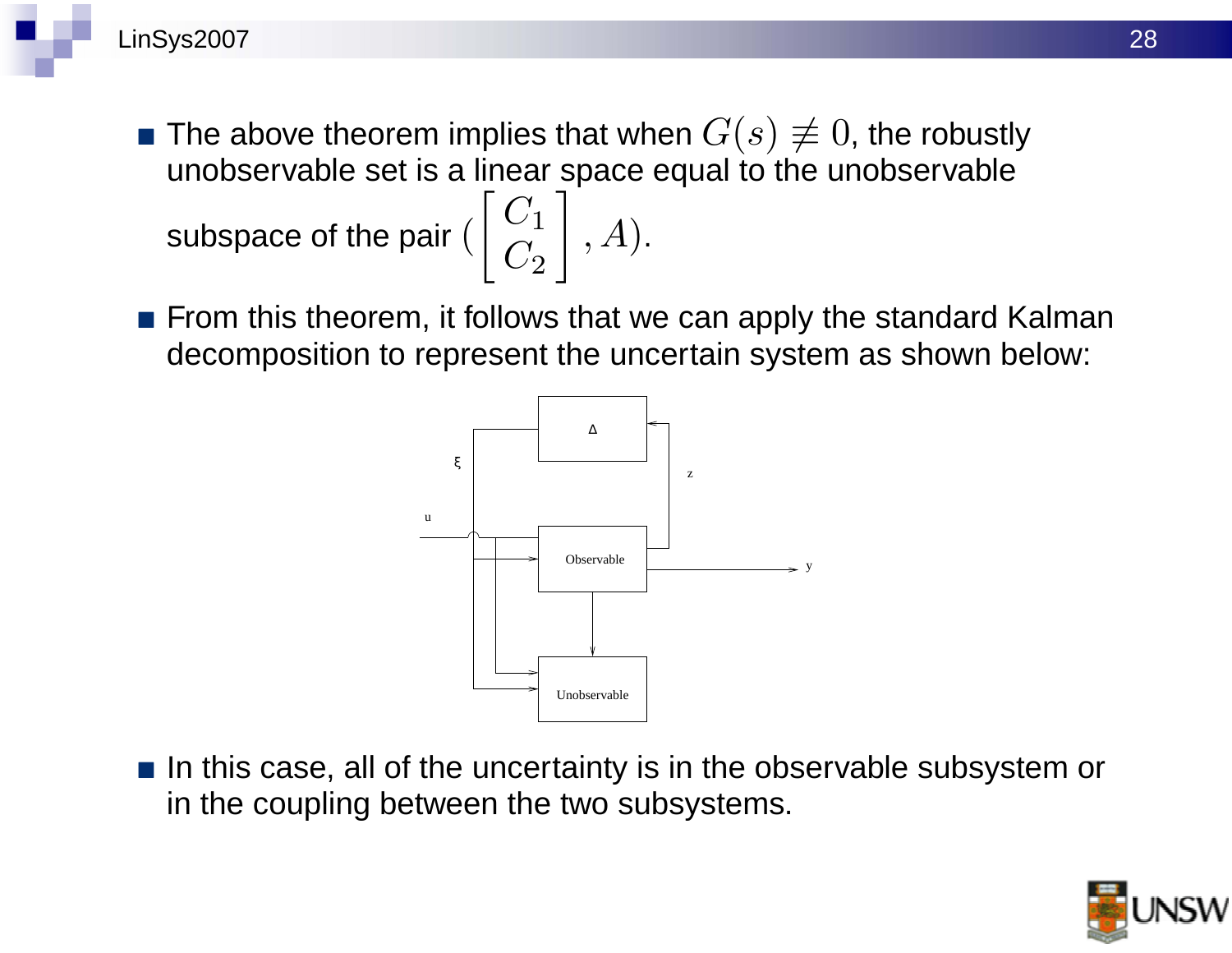### **Geometric Results on Possible Controllabilty**

 $\blacksquare$  The results in this case depend on the transfer function  $H(s)$  to be the transfer function from the input  $u(t)$  to the output  $z(t)$ ; i.e.,

$$
H(s) = C_1(sI - A)^{-1}B_1 + D_1.
$$

**Theorem.** Suppose that  $H(s) \equiv 0$ . Then a state  $x_0$  is differentially possibly controllable if and only if it is a controllable state for the pair  $(A, B_1).$ 

■ The above theorem implies that when  $H(s) \equiv 0$  the robustly unobservable set is a linear space equal to the unobservable subspace of the pair  $(A, B_1)$ .

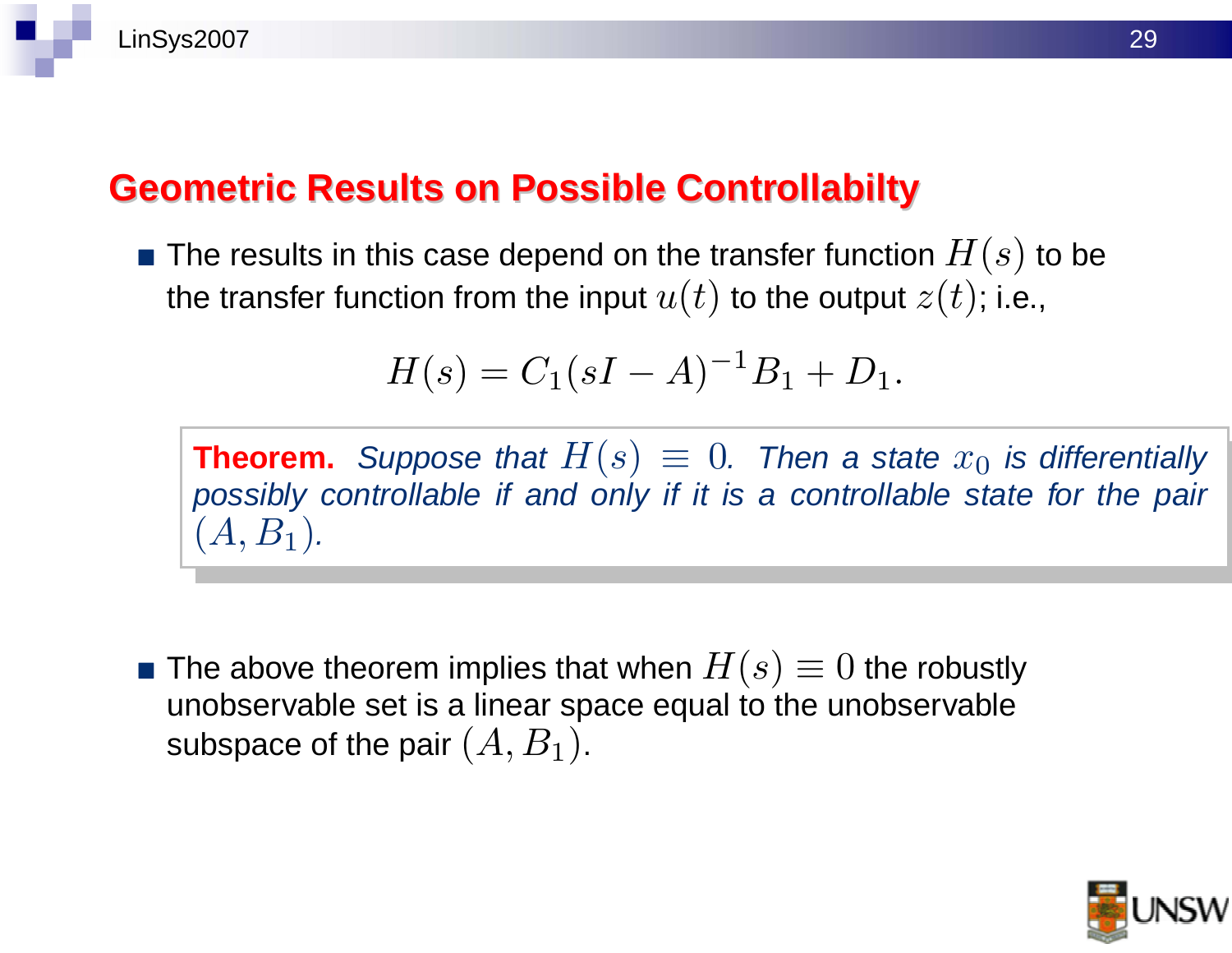

■ From the above theorem and the fact that  $H(s) \equiv 0$ , it follows that we can apply the standard Kalman decomposition to represent the uncertain system as shown below.



 $\blacksquare$  In this case, we only have uncertainty in the uncontrollable subsystem.

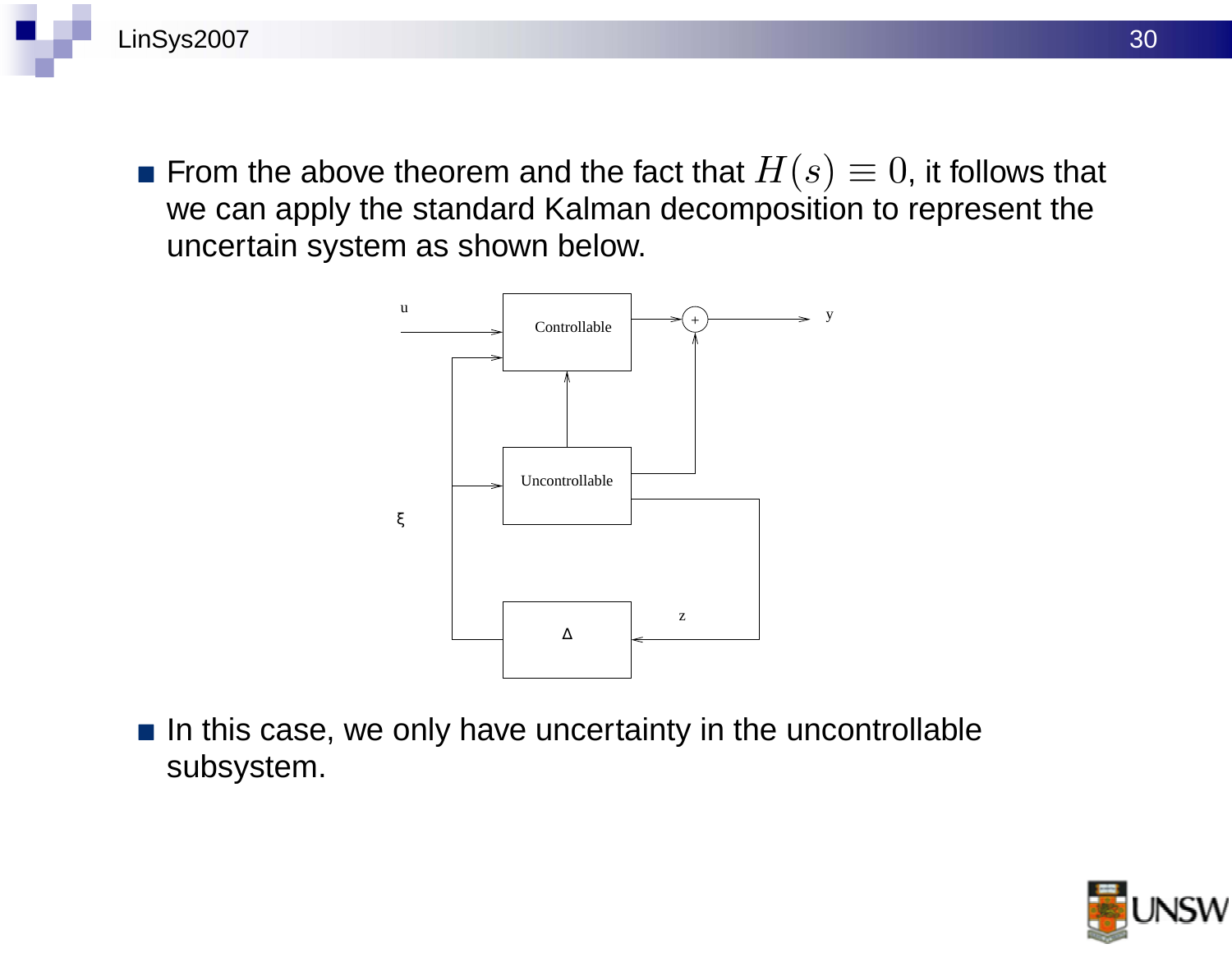

■ In the case that  $H(s) \neq 0$ , we have only a partial result as follows: **Theorem.** Suppose that  $H(s) \neq 0$ . Then a state  $x_0$  is differentially pos-

sibly controllable only if it is a controllable state for the pair  $(A, [B_1 \ B_2])$ .

■ To date we have been unable to prove the converse part of this theorem. If it were true, we would be able to represent the uncertain system as shown below in this case:



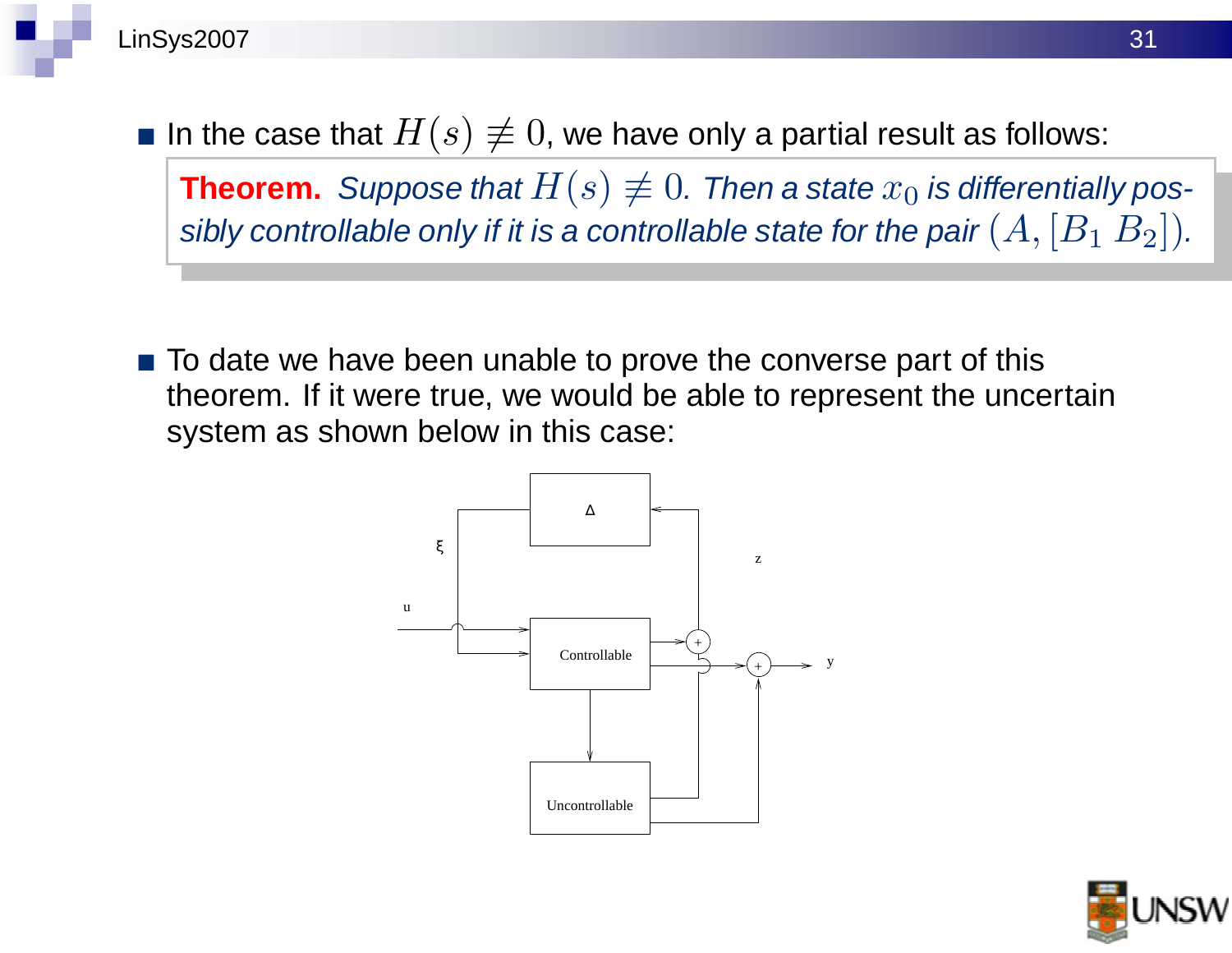# **Kalman Decompositions**

We can now combine our results to obtain a Kalman decomposition for the uncertain system at least in some cases:

**Case 1**  $G(s) \equiv 0$ ,  $H(s) \equiv 0$ . In this case, we would apply the standard Kalman decomposition to the triple  $(C_2, A, B_1)$  to obtain the situation as illustrated in the following block diagram.

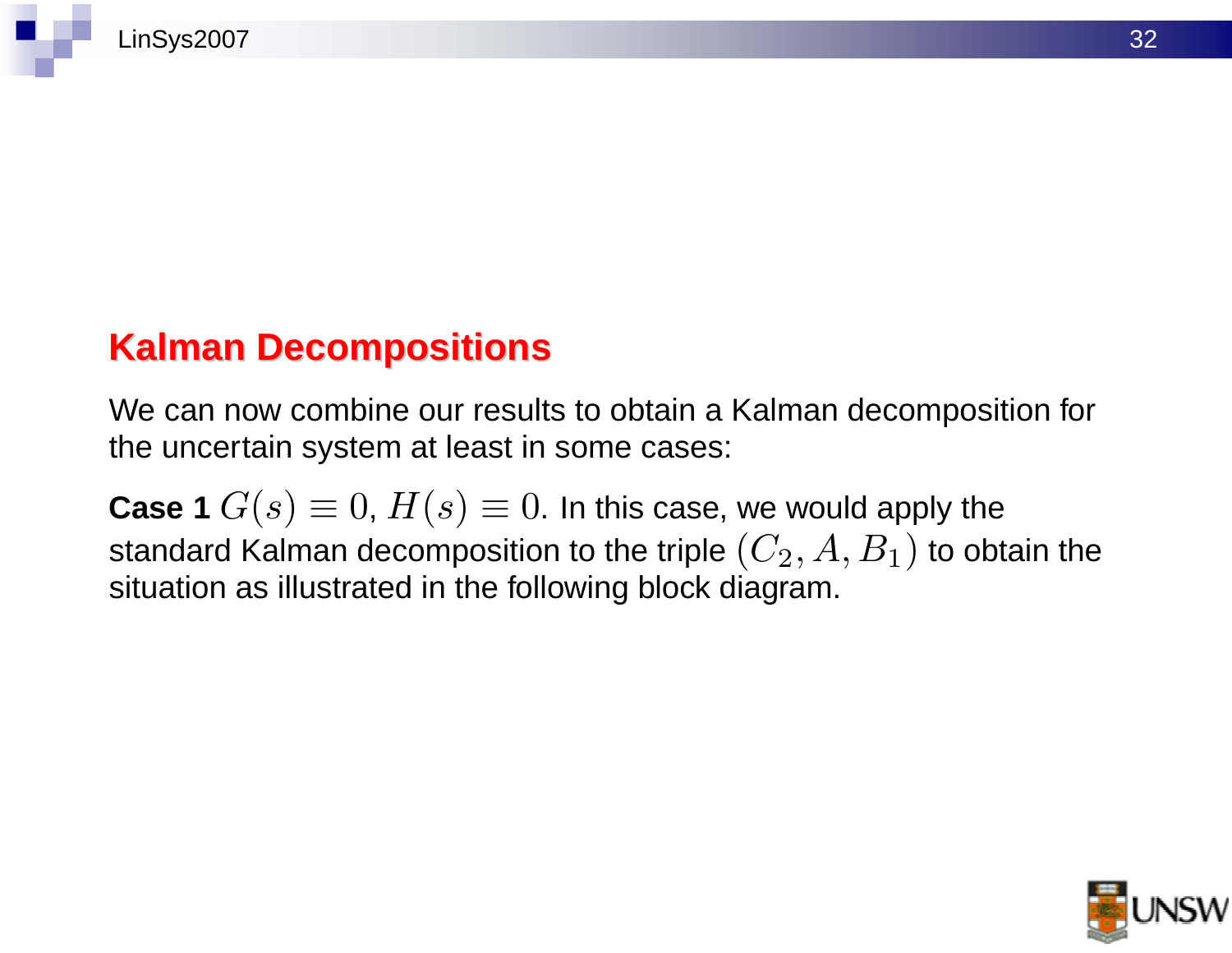

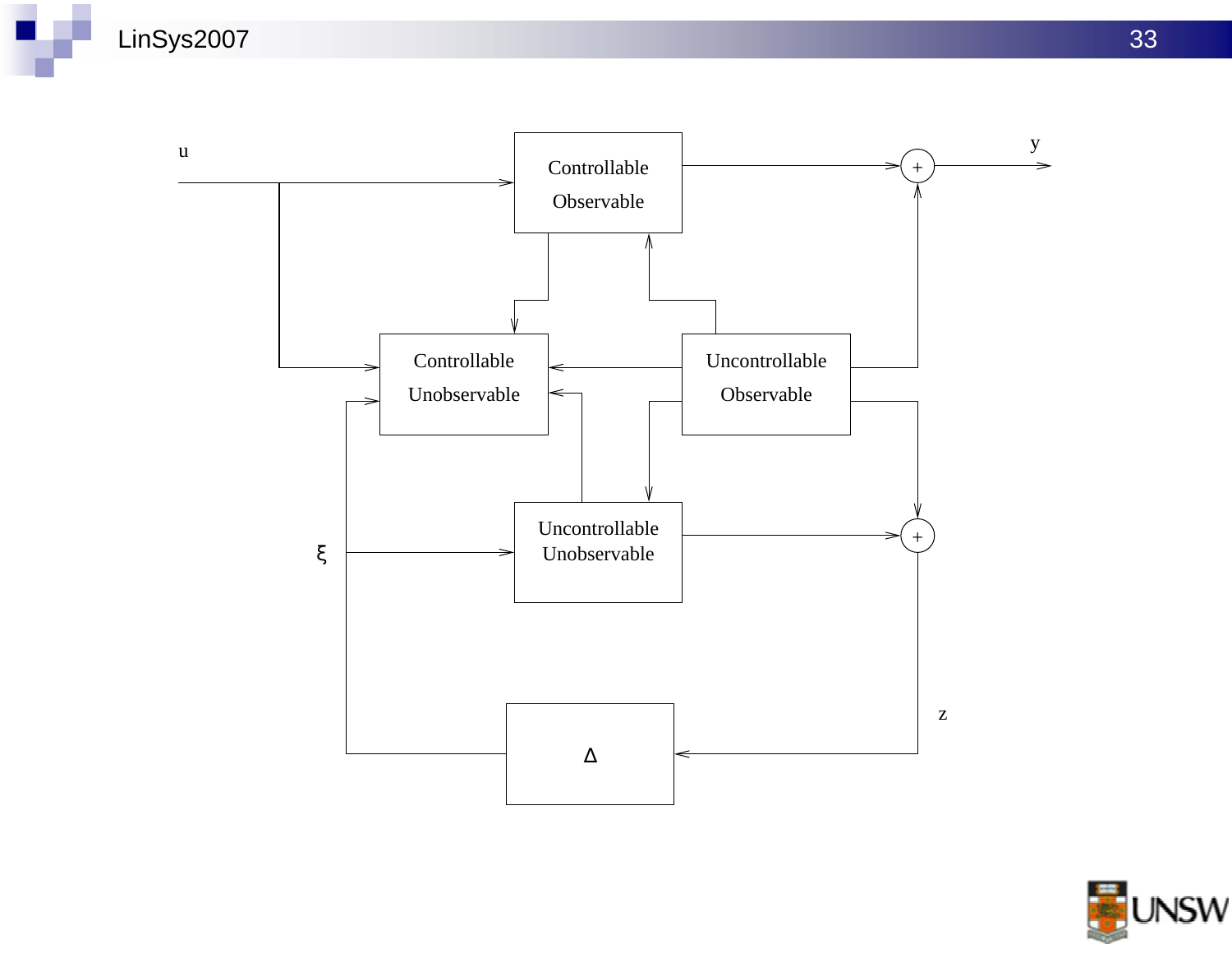**Case 2**  $G(s) \neq 0$ ,  $H(s) \equiv 0$ . In this case, we would apply the standard Kalman decomposition to the triple

$$
(\begin{bmatrix} C_1 \\ C_2 \end{bmatrix}, A, B_1)
$$

to obtain the situation as illustrated in the following block diagram.

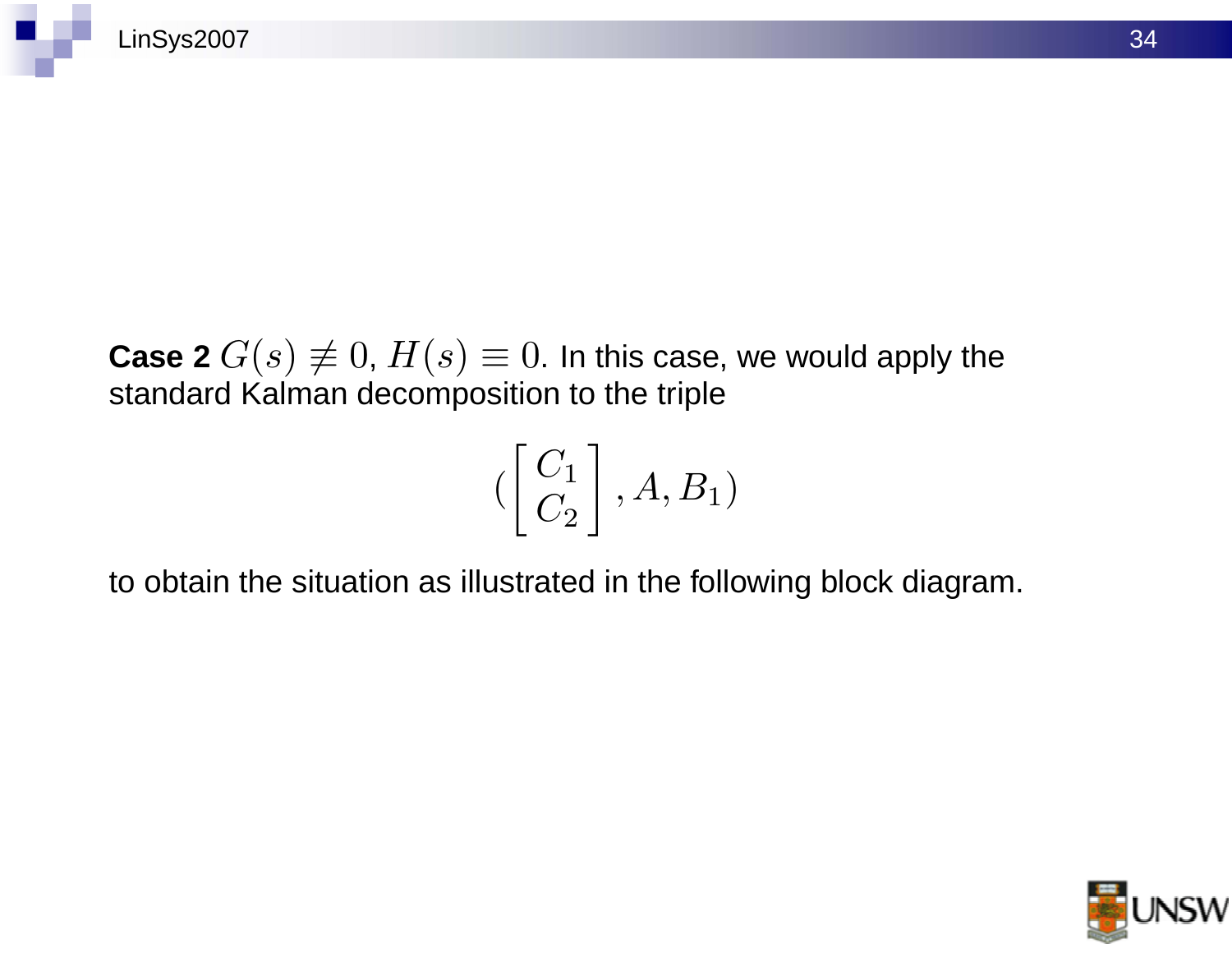



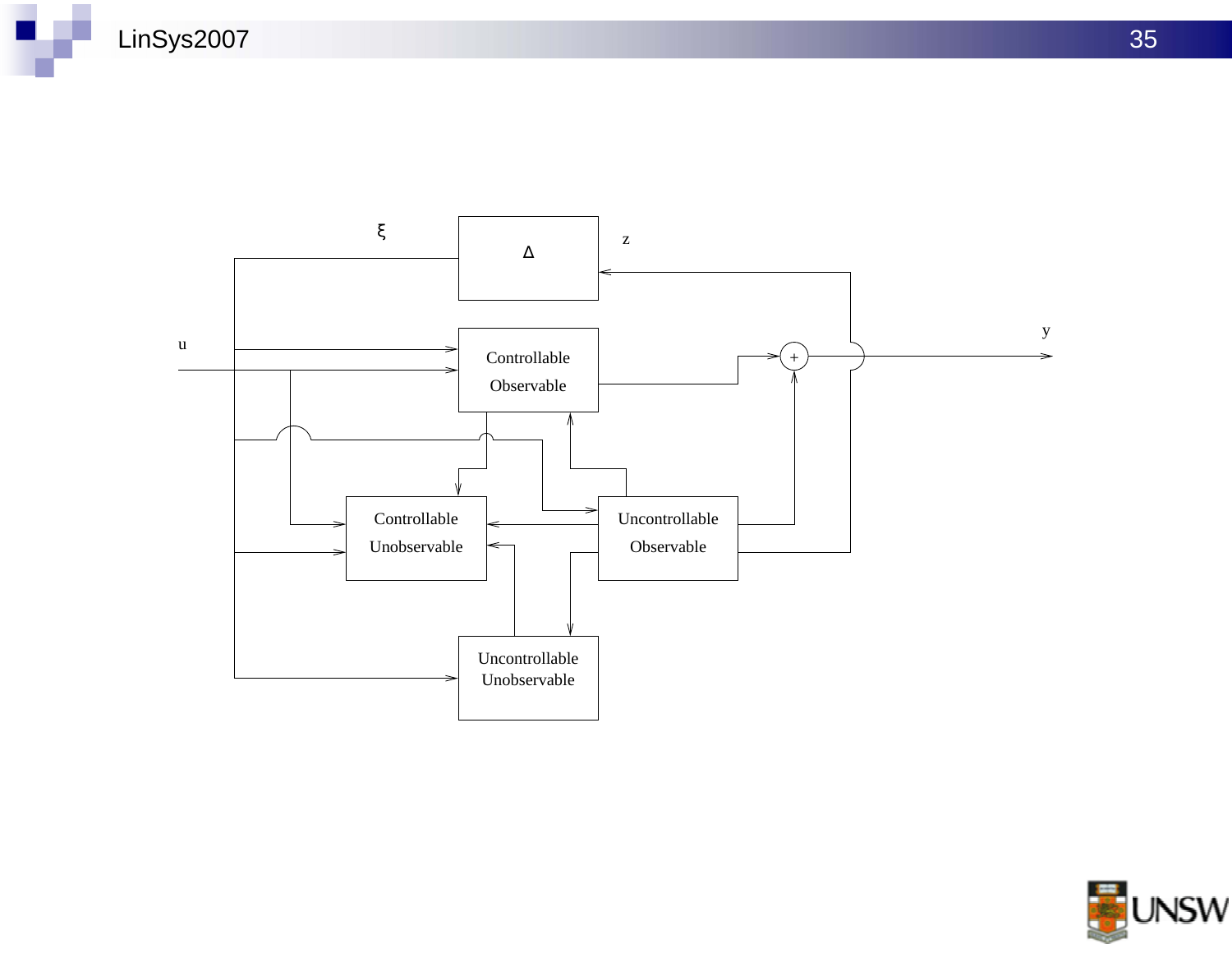Note that in order to guarantee that the condition  $H(s) \equiv 0$  we need to make a further restriction on the controllable observable block in the above diagram so that it in fact it only had an output  $y$ 

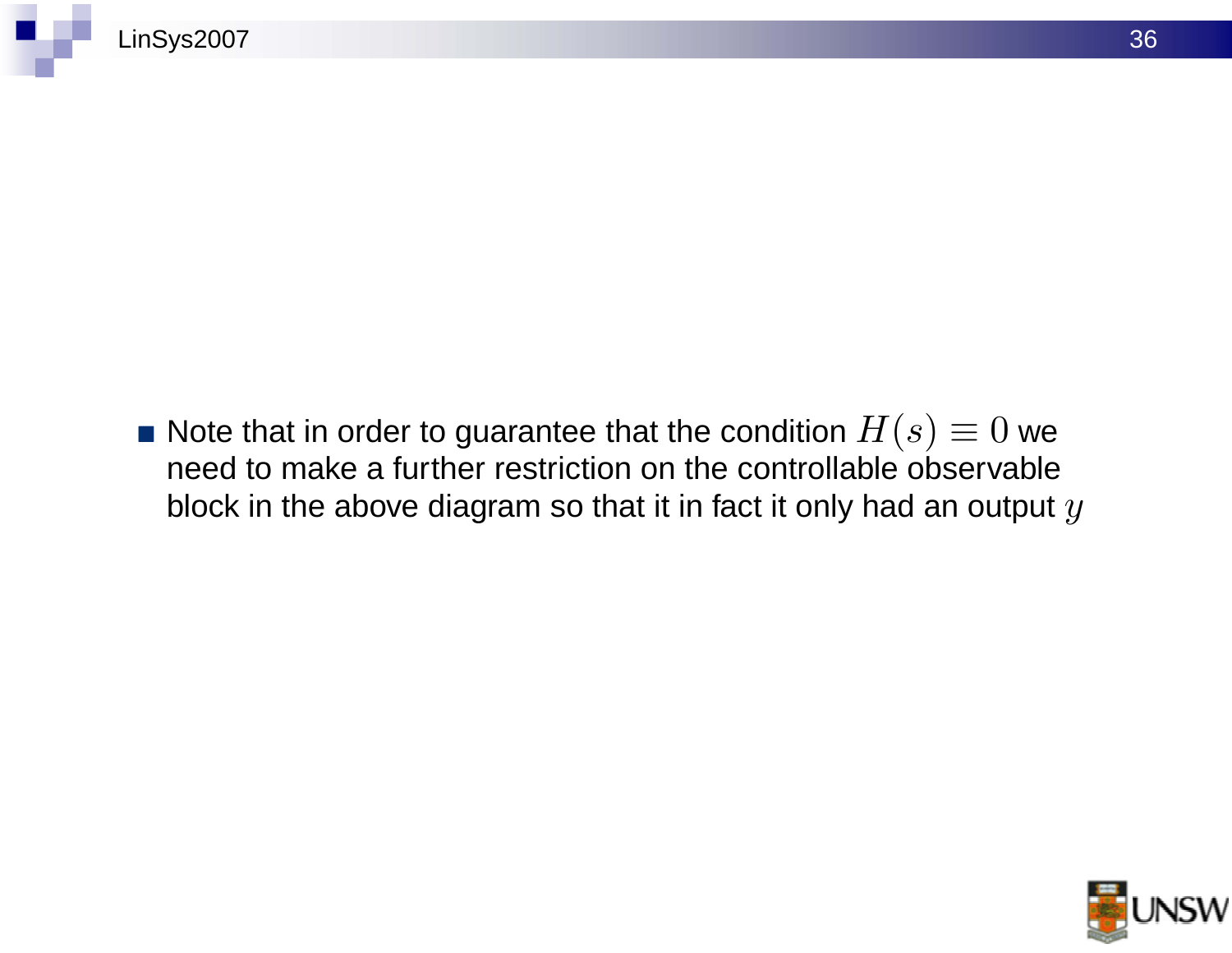# **Discussion**

- Why do we consider differential versions of controllability and observability?
	- $\Box$  In the case of observability, it removes technical problems by ensuring that for at least one  $\tau$ , the  $Q$  Riccati equation has a solution on  $[0, T]$  and so  $V_\tau(x_0, T) > -\infty$  for at least one value of  $\tau$ .
	- $\Box$  In the case of controllability, it rules out counter examples of the form

$$
\begin{array}{rcl}\n\dot{x} &=& ax + \xi \\
z &=& x\n\end{array}
$$

for which there exists a particular time varying uncertainty satisfying the IQC on  $[0, T]$  and which drives any initial condition to zero at the particular time  $T$ . Such a system would be possibly controllable on  $[0, T]$  and yet the control input  $u$  does not affect the system at all. Requiring  $T$  to be arbitrarily small rules out this.

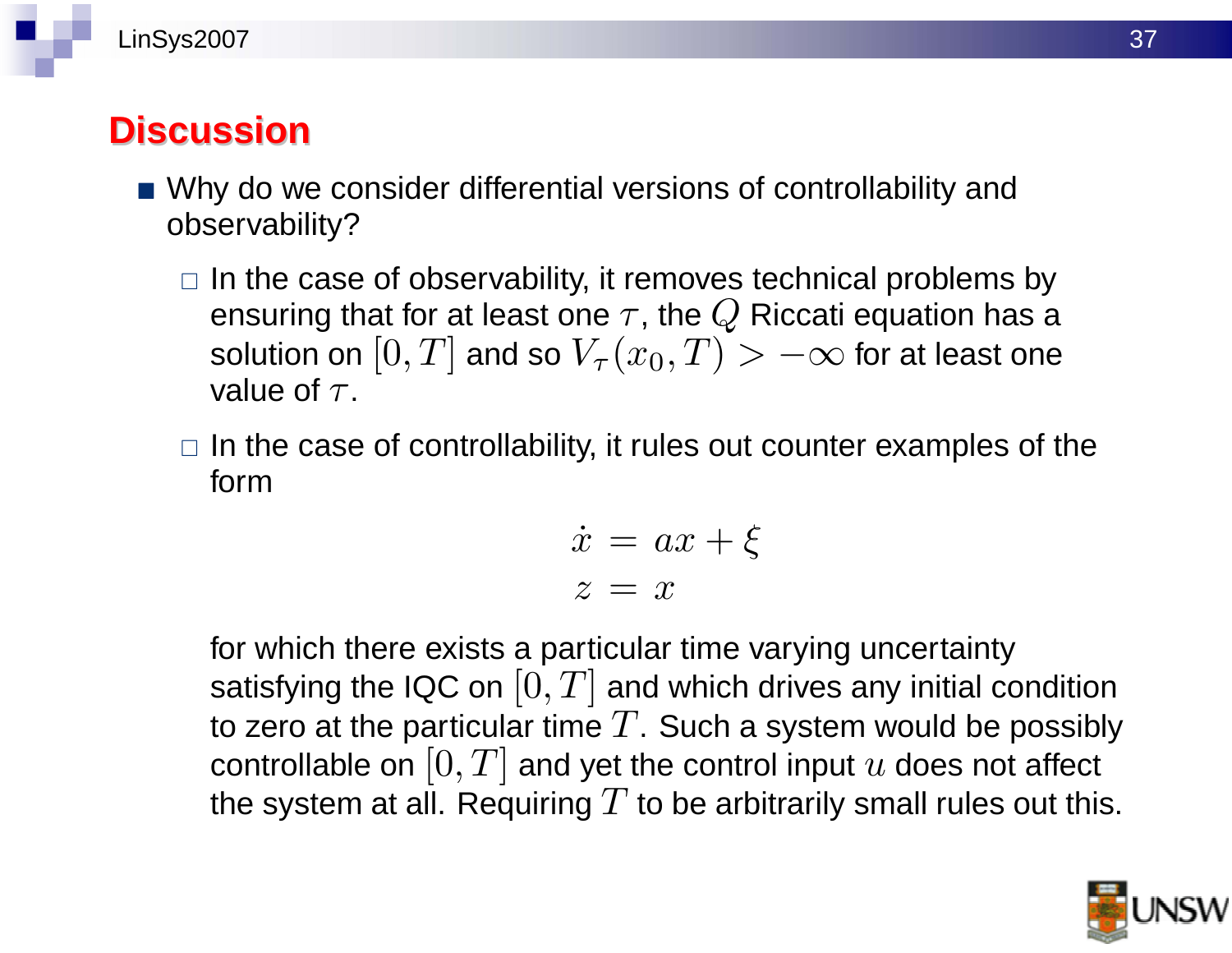

- Note that the decompositions presented do not depend on the size of the uncertainty bound but only on the structure of the system.
- What happens if we considered constant norm bounded uncertainty rather than the IQC description considered?
	- $\Box$  It seems that in this case, the situation is much more complicated. For example

$$
\dot{x} = \begin{bmatrix} 0 & 0 \\ \delta & -1 \end{bmatrix} x + \begin{bmatrix} 1 \\ \delta \end{bmatrix} u
$$

with  $|\delta| \leq 1$  has a possibly controllable set which is a cone not a subspace; e.g. the controllability matrix is

$$
\left[\begin{array}{cc} 1 & 0 \\ \delta & 0 \end{array}\right]
$$